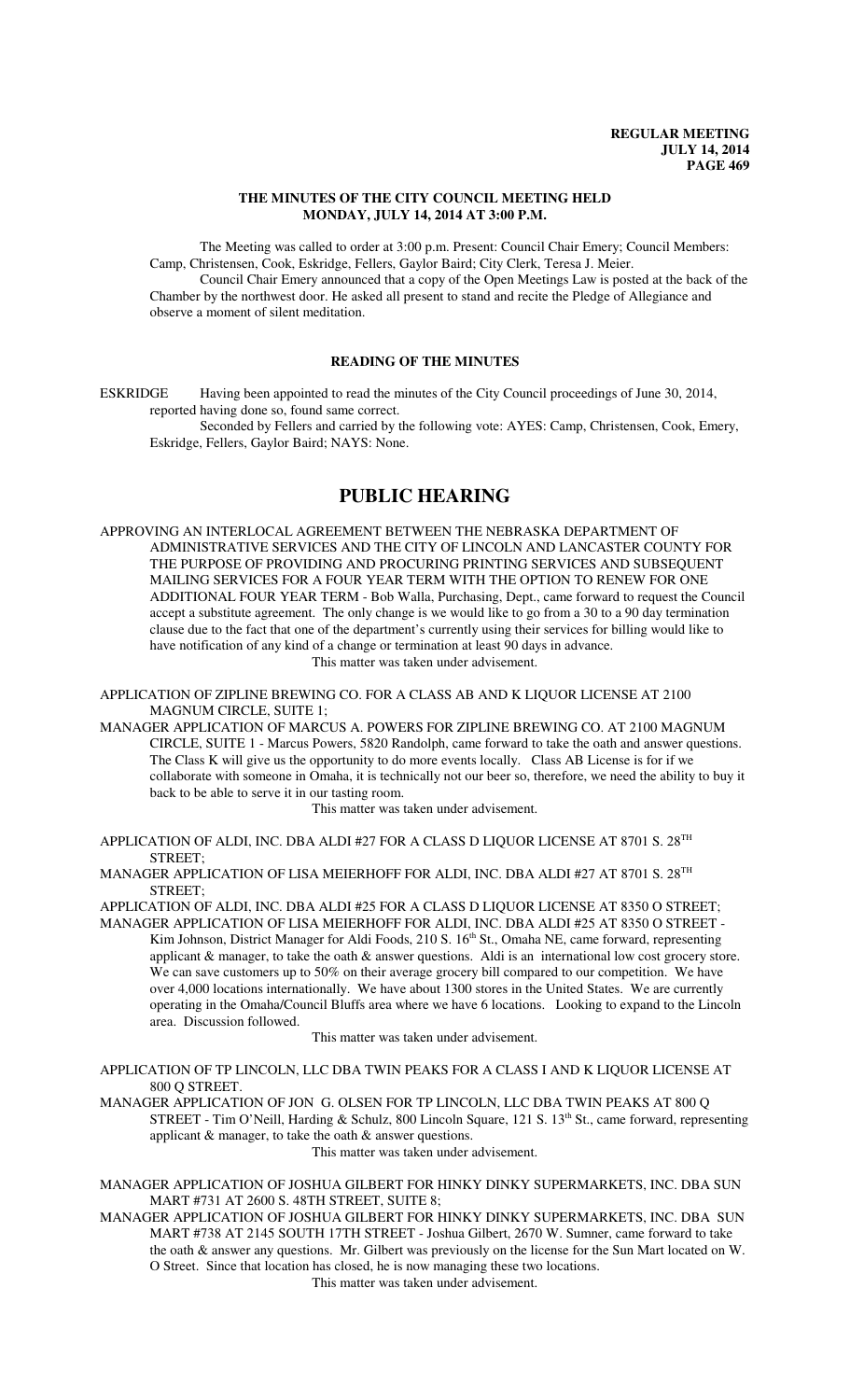APPLICATION OF JAMES ARTHUR VINEYARDS LLC DBA JAV TASTING OUTLET/FROM NEBRASKA GIFT SHOP TO EXPAND ITS EXISTING CLASS YC LIQUOR LICENSE AT 803 Q STREET TO INCLUDE AN IRREGULAR SHAPED OUTDOOR AREA MEASURING APPROXIMATELY 80 FEET BY 12 FEET BY 18 FEET - Jim Ballard, 1503 W. Raymond Road, came forward to state this is to add a Sidewalk Café area to their establishment.

This matter was taken under advisement.

APPLICATION OF GNS CORP. DBA CAPPY'S FOR A SPECIAL DESIGNATED LICENSE TO COVER AN AREA MEASURING APPROXIMATELY 175 FEET BY 155 FEET AT LINCOLN RACQUET CLUB, 5300 OLD CHENEY ROAD ON JULY 18, 2014 FROM 6:00 P.M. TO 12:00 A.M. - Heather Schmidt, 3207 NW 49th St., representing Cappy's, came forward to state this is for an outdoor event for the Lincoln Racquet Club.

This matter was taken under advisement.

APPLICATION OF LINCOLN CHILDREN'S ZOO FOR A SPECIAL DESIGNATED LIQUOR LICENSE TO COVER AN AREA MEASURING APPROXIMATELY 1500 FT. BY 400 FT. IN ZOOVILLE SQUARE IN THE LINCOLN CHILDREN'S ZOO, 1222 S. 27TH STREET ON JULY 19, 2014 FROM 5:30 P.M. TO 12:00 A.M. - Ryan Gross, representing Lincoln Children's Zoo, 1222 S. 27<sup>th</sup> St., came forward. This is their annual Brews at the Zoos Fundraising event. It's an event for 21 & older that features local breweries and all money goes back to zoo as a fundraising event.

This matter was taken under advisement.

- APPLICATION OF OLD FEDERAL PLACE LLC DBA GRAND MANSE FOR A SPECIAL DESIGNATED LICENSE FOR AN AREA MEASURING 178 FEET BY 137 FEET AT 129 NORTH 10TH STREET ON AUGUST 14, 2014 FROM 8:00 A.M. TO 2:00 A.M. ;
- APPLICATION OF OLD FEDERAL PLACE LLC DBA GRAND MANSE FOR A SPECIAL DESIGNATED LICENSE FOR AN AREA MEASURING 28 FEET BY 260 FEET AT 129 NORTH 10TH STREET ON AUGUST 30, SEPTEMBER 6, SEPTEMBER 20, SEPTEMBER 27, OCTOBER 25, NOVEMBER 1, AND NOVEMBER 22, 2014 FROM 8:00 A.M. TO 2:00 A.M. ;
- APPLICATION OF OLD FEDERAL PLACE LLC DBA GRAND MANSE PAVILION FOR A SPECIAL DESIGNATED LICENSE FOR AN AREA MEASURING 58 FEET BY 77 FEET AT 100 NORTH 9TH STREET ON AUGUST 30, SEPTEMBER 27, OCTOBER 25, AND NOVEMBER 1, 2014 FROM 8:00 A.M. TO 2:00 A.M. - Lisa Froelich, representing Old Federal Place, LLC, 129 N. 10<sup>th</sup> St., came forward to answer questions.

This matter was taken under advisement.

- APPLICATION OF LINCOLN PUB GROUP DBA N ZONE FOR A SPECIAL DESIGNATED LICENSE FOR AN AREA MEASURING 80 FEET BY 60 FEET AT 728 AND 728 ½ Q STREET ON AUGUST 30; SEPTEMBER 6, 20, 27; OCTOBER 25; NOVEMBER 1, AND 22, 2014 FROM 8:00 A.M. TO 12:00 A.M. - Todd Campfield, 6240 NW 2<sup>nd</sup> Cir., Apt. 245, manager, came forward to answer questions. This matter was taken under advisement.
- APPLICATION OF HENRY MAC LLC DBA HENRY'S ON SOUTH FOR A SPECIAL DESIGNATED LICENSE TO COVER AN AREA MEASURING APPROXIMATELY 20 FEET BY 30 FEET AT 2110 WINTHROP ROAD ON AUGUST 30, SEPTEMBER 6, AND 20, 2014 FROM 12:00 P.M. TO 5:00 P.M. - Andrew Fuller, 3225 S.  $30<sup>th</sup>$ , owner, came forward to answer questions. This matter was taken under advisement.
- APPROVING THE PCE PHASE 2 REDEVELOPMENT AGREEMENT BETWEEN PCE, INC. AND THE CITY OF LINCOLN RELATING TO THE REDEVELOPMENT OF THE PROPERTIES GENERALLY LOCATED AT 1711, 1735 AND 1801 YOLANDE AVE. FOR CONSTRUCTION OF APPROXIMATELY 87,500 SQUARE FEET OF OFFICE, MANUFACTURING AND WAREHOUSE SPACE. (RELATED ITEMS: 14R-178, 14R-179, 14-78) (ACTION DATE: 7/21/14)
- AMENDING THE FY 13/14 CIP TO AUTHORIZE AND APPROPRIATE \$1,426,000 IN TIF FUNDS FOR THE PCE - PHASE 2 PROJECT ON PROPERTY GENERALLY LOCATED AT 1711, 1735 AND 1901 1801 YOLANDE AVE. (RELATED ITEMS: 14R-178, 14R-179, 14-78) (ACTION DATE: 7/21/14)
- AUTHORIZING THE ISSUANCE OF PCE PHASE 2 PROJECT TAX ALLOCATION BONDS IN AN AMOUNT NOT TO EXCEED \$1,250,000. (RELATED ITEMS: 14R-178, 14R-179, 14-78) - Wynn Hjermstad, Urban Development, came forward to introduce items. The area includes a major expansion of PCE for manufacturing, warehouse & office space. The project is about 90,000 sq. ft. They are maxed out current space and need additional but would like to stay where they are. They employ about 350 people & about 250 are in Lincoln. This will allow for another 8 production lines. They currently have 8. Planning Commission found it is consistent with Comp Plan. It is a 12 month project that would begin immediately. Discussion followed.

Tom Huston, 233 S. 13<sup>th</sup> St., representing PCE, came forward. These three items are related to the expansion. In 2011, PCE constructed it's existing facility of about 16-17,000 sq. ft. Here are a short three years later because of their continued success, PCE is looking to expand further. Discussion followed.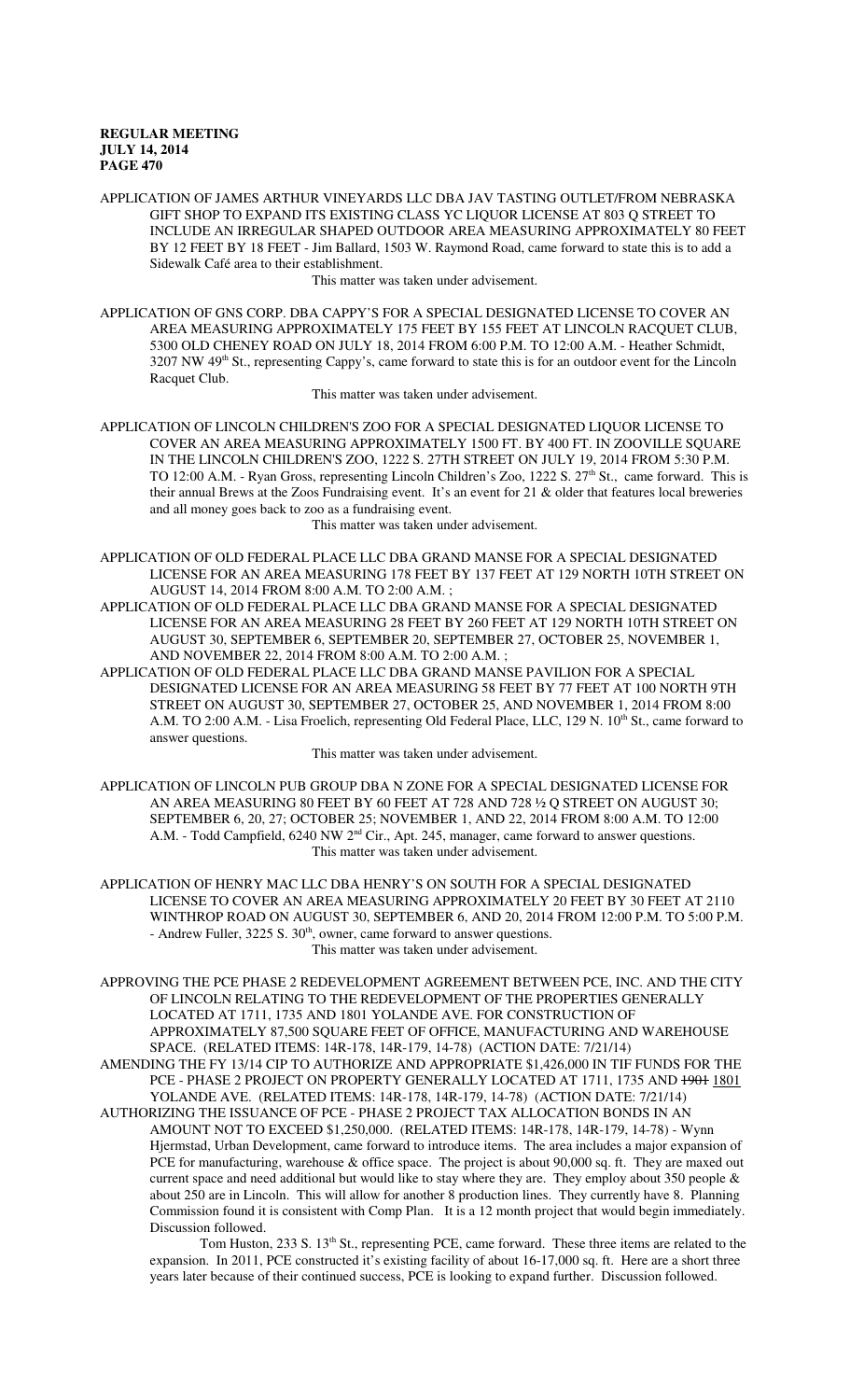Lauren Wismer, Gilmore and Bell, 1248 O St, Suite 710, came forward to state that they prepared the bond ordinance. It is similar to others. Some are adapted for the specifics, but generally, the Finance Director is delegated the authority to authorize the issuance of the individual obligations within the parameters that are set out in the ordinance. Discussion followed.

Sam Featherston, President of PCE, came forward to state this is a great project and will allow us to continue to expand as we are running out of space. It will also really improve the street look even more. Discussion followed.

This matter was taken under advisement.

APPROVING A PROPERTY PURCHASE AND SALE AGREEMENT BETWEEN THE CITY OF LINCOLN AND LINCOLN PUBLIC SCHOOLS TO SELL 25.73 ACRES OF JENSEN PARK PROPERTY FOR A NEW MIDDLE SCHOOL AND YMCA GENERALLY LOCATED AT THE SOUTHEAST CORNER OF 84TH STREET AND YANKEE HILL ROAD. (MOTION TO AMEND #1) - Lynn Johnson, Director of Parks & Rec., came forward to state LPS would own the site & then they intend to have a long term lease agreement with the Lincoln YMCA to develop a co-located YMCA/Middle School facility on this site similar to Schoo Middle School/Fallbrook YMCA in the Fallbrook development. We worked with an engineering firm to develop the cost of developing the infrastructure on-site & then we asked them to work with us on developing a strategy on how we would share those costs. LPS would pay approx 3.26 million, Parks & Rec. would pay approx \$915,000. Future site development is estimated to be 6.6 million dollars. We are not anticipating park development at this time. We determined that it would be appropriate to hired an independent appraiser to determine the value of the property. That appraiser looked at the Comp. Plan to get guidance to what the potential land use could be for that site. They also met with the Planning Dept. They feel the highest and best use of the property would be for a mixed use residential development with a portion of this site being developed as neighborhood commercial. The value that they came up for the property is actually an aggregate of a portion of the land being developed for residential use & a portion of this site being developed for neighborhood commercial use. The proposed sale price for the 25.73 acres is just in excess of \$1.1 million. There is provision that as LPS & the YMCA get into the design process, if they find that they need more space, the area can be adjusted, but we think this is fairly close. The agreement also has unique provision in it. It provides for a portion of the value of the land to be used to pay for the City portion of the on-site infrastructure costs.

Jocelyn Golden, Law Department, came forward to give a brief history of how the City came into this property. The grey area is this is dedicated parkland. There is no state definition of dedicated parkland. The Nebraska Supreme Court says it cannot be used for anything else after it is dedicated. However, there is a statute that says that if it is no longer desirable for park, the land can be sold to a school district for use.

Mr. Johnson stated that they have been in contact with the Jensens & they approve of this use. Discussion followed.

Jonathan Cook, Council Member, inquired about the library issue.

Mr. Johnson stated that this plan was developed through a cooperative effort of LPS, Lincoln City Libraries, Parks & Rec., & Public Works. There was interest in at least exploring the opportunity to have a branch library that would serve southeast Lincoln in the future. And so, we are reserving a 3.5 acre parcel at the east end of the school site for future municipal development. Lots of planning has to occur to make sure that's the right site. Lincoln City Libraries is going thru a master planning effort right now and the Staff are very excited about this location.

Carl Eskridge, Council Member, inquired if Public Works has considered pedestrian/bicycle traffic crossing for students who would be crossing Highway 2 to get to the school from the north.

Roger Figard, Public Works & Utilities, came forward to state they have discussed that with the school. There are a number of items that have been provided for in the proposed CIP that is moving ahead to try to address those issues. A number of blocks or miles of sidewalk along 56<sup>th</sup> St., Pine Lake, a couple of railroad crossings, the paving of Yankee Hill, those components are in the CIP to try to be able to address those. If you're talking about an overpass or a bridge for something like Highway 2, that's pretty expensive & I'm not sure it's very doable. Signal lights, striping, etc., those can be done to make it safe & appropriate for folks to cross. Discussion followed.

This matter was taken under advisement.

APPROVING A CONDUIT SYSTEM LEASE AGREEMENT BETWEEN THE CITY OF LINCOLN AND UNITE PRIVATE NETWORKS LLC FOR THE USE OF SPACE IN THE CITY'S UNDERGROUND CONDUIT GENERALLY LOCATED AT 8TH AND R STREETS FOR A FIVE YEAR TERM. - Steve Huggenberger, Asst. City Attorney, came forward to state this is the  $3<sup>rd</sup>$  lease for space in the City's conduit system. This lease is providing space on a lineal foot basis which is a little different from our other leases. The amount is \$3.96 per foot per year. It's a minimum 5,000 ft. lease with Unite using that 5,000 ft. anywhere they want to in our system. They currently plan to connect to a customer that they have on Canopy Street. They are using about 3,000 ft. of the 5,000 ft. just within that location alone. They can add to that lease anytime they want with 500 ft. increments at their discretion. It has an automatic escalator with a cap on it of 3.25 %. Discussion followed.

Jon Camp, Council Member, inquired what the other leases would be on a lineal foot. Mr. Huggenberger replied a penny.

Mr. Camp expressed concern that we need to protect our asset and get the greatest use out of it.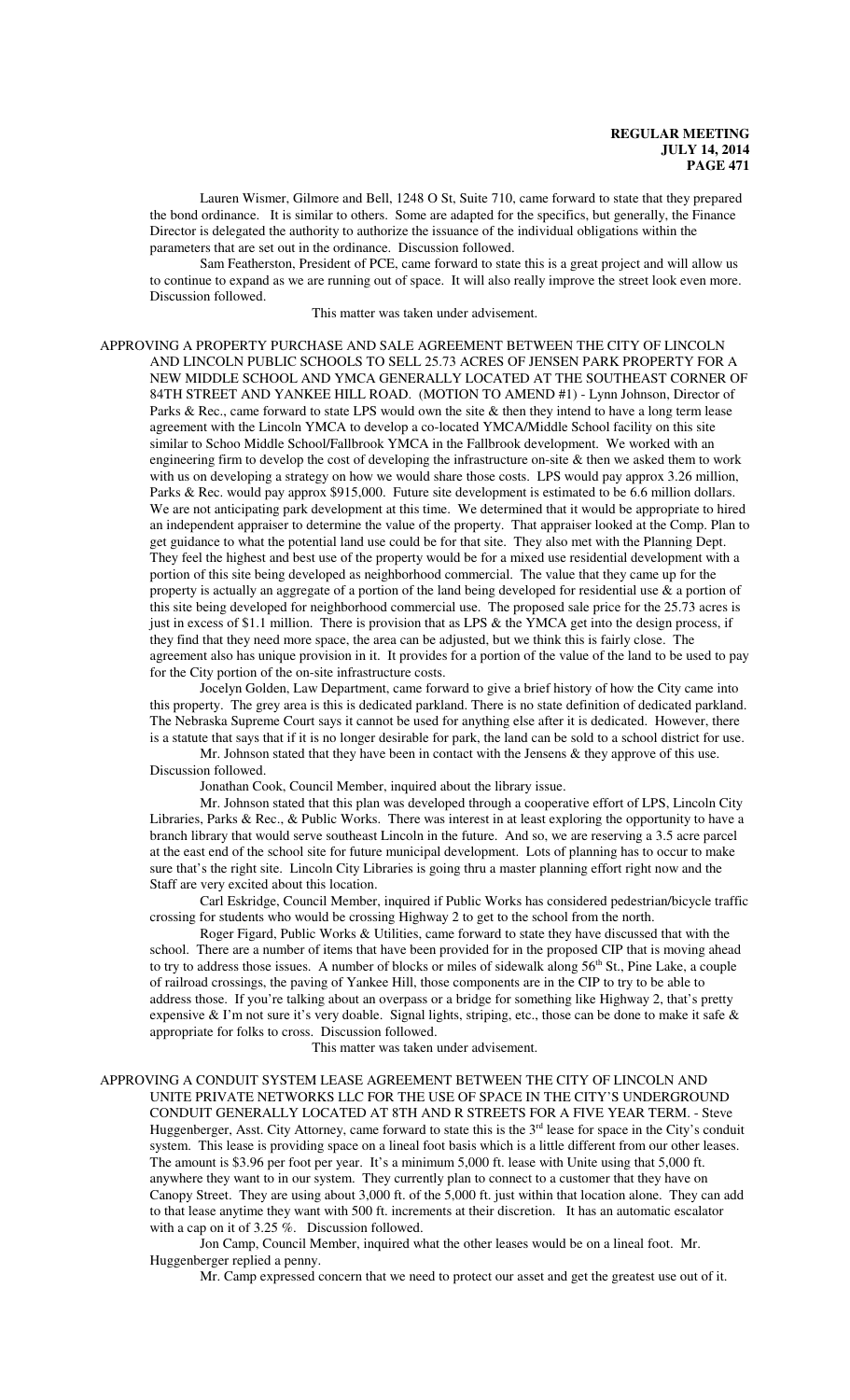Leirion Gaylor Baird, Council Member, expressed her concern that we must be mindful of letting one group monopolize particular paths. Discussion followed. This matter was taken under advisement.

APPROVING AN INTERLOCAL AGREEMENT BETWEEN THE CITY OF LINCOLN AND LANCASTER COUNTY ON BEHALF OF LANCASTER COUNTY CORRECTIONS COMMUNITY SERVICE PROGRAM TO CONDUCT ROADSIDE LITTER PICKUP ALONG COUNTY ROADS BY INMATES AND TO PROVIDE SUPERVISION OF THE INMATES FOR A TERM OF JULY 1, 2014 THROUGH NO LONGER THAN DECEMBER 31, 2014. - Judy Halstead, Heath Department, came forward to state this is an interlocal agreement with the County for grant funds in the amount of \$2,400 for litter reduction. The funds are used by the County to pay for the supervisors who are out with the inmates doing the cleanup. Jon Camp, Council Member, inquired if the inmates are paid. Ms. Halstead replied they are not. This matter was taken under advisement.

# **COUNCIL ACTION**

## **REPORTS OF CITY OFFICERS**

APPROVING AN INTERLOCAL AGREEMENT BETWEEN THE NEBRASKA DEPARTMENT OF ADMINISTRATIVE SERVICES AND THE CITY OF LINCOLN AND LANCASTER COUNTY FOR THE PURPOSE OF PROVIDING AND PROCURING PRINTING SERVICES AND SUBSEQUENT MAILING SERVICES FOR A FOUR YEAR TERM WITH THE OPTION TO RENEW FOR ONE ADDITIONAL FOUR YEAR TERM - PRIOR to reading:<br>FELLERS Moved to amend Bill 14R-175 by accepting a Subs

Moved to amend Bill 14R-175 by accepting a Substitute Agreement.

Seconded by Eskridge and carried by the following vote: AYES: Camp, Christensen, Cook, Emery, Eskridge, Fellers, Gaylor Baird; NAYS: None.

CLERK Read the following resolution, introduced by Roy Christensen, who moved its adoption as amended:

A-88373 BE IT RESOLVED by the City Council of the City of Lincoln, Nebraska:

That the Interlocal Agreement between the City of Lincoln, Lancaster County and the Nebraska Department of Administrative Services for the purpose of providing and procuring printing services and subsequent mailing services, for a four year term with the option to renew for one additional four year term, upon the terms and conditions set out in the Agreement which is attached hereto marked as Attachment "A", is hereby approved and the Mayor is authorized to execute the same on behalf of the City of Lincoln.

The City Clerk is directed to transmit an executed copy of the Agreement to Steve Hubka, Finance Director, and to the Clerk of Lancaster County.

Introduced by Roy Christensen

Seconded by Fellers and carried by the following vote: AYES: Camp, Christensen, Cook, Emery, Eskridge, Fellers, Gaylor Baird; NAYS: None.

APPROVING A CONTRACT AGREEMENT BETWEEN THE CITY OF LINCOLN, LANCASTER COUNTY, THE LINCOLN-LANCASTER COUNTY PUBLIC BUILDING COMMISSION, AND NCS, INC., NMC, INC. AND HAMILTON EQUIPMENT CO. FOR THE ANNUAL REQUIREMENTS FOR EQUIPMENT AND ACCESSORY RENTAL, PURSUANT TO BID NO. 14-137, FOR A THREE YEAR TERM WITH THE OPTION TO RENEW FOR ONE ADDITIONAL THREE YEAR TERM - CLERK read the following resolution, introduced by Roy Christensen, who moved its adoption:

A-88374 BE IT RESOLVED by the City Council of the City of Lincoln, Nebraska:

That the attached Contract Agreement between the City of Lincoln, Lancaster County, the Lincoln Lancaster County Public Building Commission and NCS, Inc., NMC, Inc. and Hamilton Equipment Co. for the annual requirements for Equipment and Accessory Rental, pursuant to Bid No. 14-137, for a three year term with the option to renew for one additional three year term, upon the terms and conditions as set forth in said Contract Agreement, is hereby approved and the Mayor is authorized to execute the same and any associated amendments or renewals on behalf of the City of Lincoln. Introduced by Roy Christensen

Seconded by Gaylor Baird and carried by the following vote: AYES: Camp, Christensen, Cook, Emery, Eskridge, Fellers, Gaylor Baird; NAYS: None.

APPROVING A CONTRACT AGREEMENT BETWEEN THE CITY OF LINCOLN AND VEOLIA TECHNICAL SOLUTIONS, LLC TO PROVIDE WASTE DISPOSAL FOR THE LINCOLN LANCASTER COUNTY HEALTH DEPARTMENT, THROUGH COOPERATIVE PURCHASING WITH THE UNIVERSITY OF NEBRASKA WASTE DISPOSAL CONTRACT, FOR A TWO YEAR TERM WITH THE OPTION TO RENEW FOR THREE ADDITIONAL ONE YEAR TERMS - CLERK read the following resolution, introduced by Roy Christensen, who moved its adoption:<br>A-88375 BE IT RESOLVED by the City Council of the City of Lincoln, Nebraska: BE IT RESOLVED by the City Council of the City of Lincoln, Nebraska: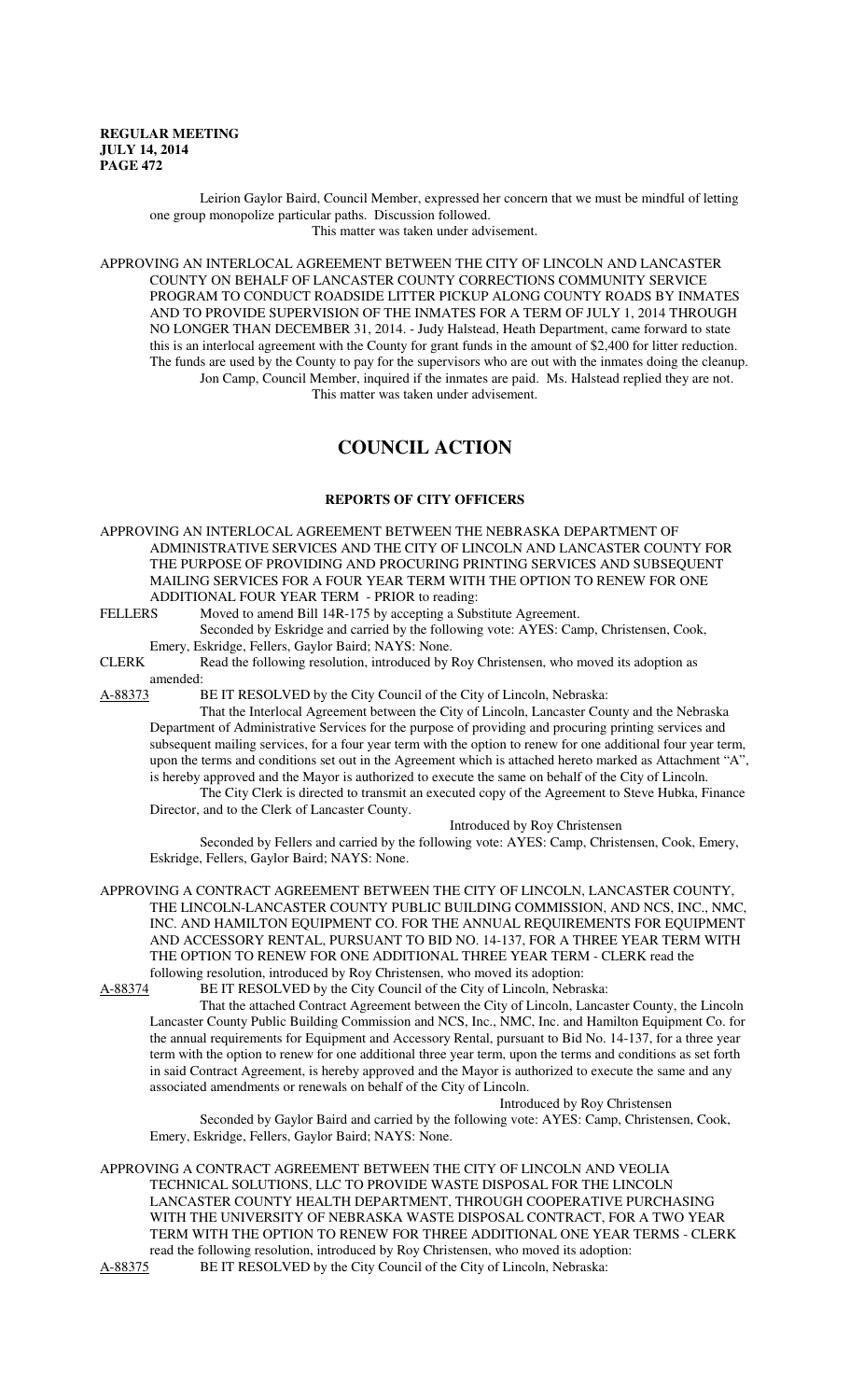That the attached Contract Agreement between the City of Lincoln and Veolia Technical Solutions, LLC to provide waste disposal for the Lincoln Lancaster County Health Department, through cooperative purchasing with the University of Nebraska Waste Disposal Contract, for a two year term with the option to renew for three additional one year terms, upon the terms and conditions as set forth in said Contract Agreement, is hereby approved and the Mayor is authorized to execute the same and any associated amendments or renewals on behalf of the City of Lincoln.

Introduced by Roy Christensen

Seconded by Gaylor Baird and carried by the following vote: AYES: Camp, Christensen, Cook, Emery, Eskridge, Fellers, Gaylor Baird; NAYS: None.

- CLERK'S LETTER AND MAYOR'S APPROVAL OF RESOLUTIONS AND ORDINANCES PASSED BY THE CITY COUNCIL ON JUNE 23, 2014 - CLERK presented said report which was placed on file in the Office of the City Clerk. **(27-1)**
- CLERK'S LETTER AND MAYOR'S APPROVAL OF RESOLUTIONS AND ORDINANCES PASSED BY THE CITY COUNCIL ON JUNE 30, 2014 - CLERK presented said report which was placed on file in the Office of the City Clerk. **(27-1)**
- LINCOLN AIRPORT AUTHORITY RESOLUTION NO. 588 STATING THAT NO TAX LEVY SHOULD BE MADE FOR AIRPORT PURPOSES FOR THE FISCAL YEAR BEGINNING JULY 1, 2014. THIS BEING THE 28TH CONSECUTIVE YEAR NO LEVY IS REQUIRED FOR THE COMING YEAR - CLERK presented said report which was placed on file in the Office of the City Clerk. **(54-2)**
- RESOLUTION APPROVING THE DISTRIBUTION OF FUNDS REPRESENTING INTEREST EARNINGS ON SHORT-TERM INVESTMENTS OF IDLE FUNDS DURING THE MONTH ENDED APRIL 30, 2014 - CLERK read the following resolution, introduced by Carl Eskridge, who moved its adoption: A-88376 BE IT RESOLVED by the City Council of the City of Lincoln, Nebraska:

That during the month ended April 30, 2014 \$147,372.85 was earned from the investments of "IDLE FUNDS". The same is hereby distributed to the various funds on a pro-rata basis using the balance of each fund and allocating a portion of the interest on the ratio that such balance bears to the total of all fund balances.

Introduced by Carl Eskridge

Seconded by Christensen and carried by the following vote: AYES: Camp, Christensen, Cook, Emery, Eskridge, Fellers, Gaylor Baird; NAYS: None.

## **PETITIONS & COMMUNICATIONS**

SETTING HEARING DATE OF MON., JULY 28, 2014 AT 5:30 P.M. ON THE APPLICATION OF MO CHARA LLC DBA MCFARLAND & SON'S FOR A CLASS C LIQUOR LICENSE AT 710 P ST. - CLERK read the following resolution, introduced by Carl Eskridge, who moved its adoption:

A-88377 BE IT RESOLVED by the City Council, of the City of Lincoln, that a hearing date is hereby set for Monday, July 28, 2014, at 5:30 p.m. or as soon thereafter as possible in the City Council Chambers, County-City Building, 555 S. 10th St., Lincoln, NE for the Application of Mo Chara LLC dba McFarland &

Son's for a Class C Liquor License at 710 P Street. If the Police Dept. is unable to complete the investigation by said time, a new hearing date will be set.

#### Introduced by Carl Eskridge

Seconded by Christensen and carried by the following vote: AYES: Camp, Christensen, Cook, Emery, Eskridge, Fellers, Gaylor Baird; NAYS: None.

#### REFERRED TO THE PLANNING DEPARTMENT:

Change of Zone 14018 - Requested by Matson-Magnum, LLC, from O-2 Suburban Office to B-1 Local Business on property located at S. 48<sup>th</sup> St. & Normal Blvd., i.e. 2330 S. 47<sup>th</sup> St. & 2301 S. 48<sup>th</sup> St.

## PLACED ON FILE IN THE OFFICE OF THE CITY CLERK:

Administrative Amendment 14036 to Special Permit No. 10005A, requested by Camp Sonshine, approved by the Planning Director on June 25, 2014, to include an additional dwelling unit associated with the recreational facility and to update the legal description, on property generally located at S. 25<sup>th</sup> St. & Bennet Rd.

Administrative Amendment 14031 to Special Permit No. 06022, requested by John Hendricks, approved by the Planning Director on July 1, 2014, to show an additional garden center building and two storage buildings, and to add a second access to the site, on property generally located at S. 14<sup>th</sup> St. and Saltillo Rd.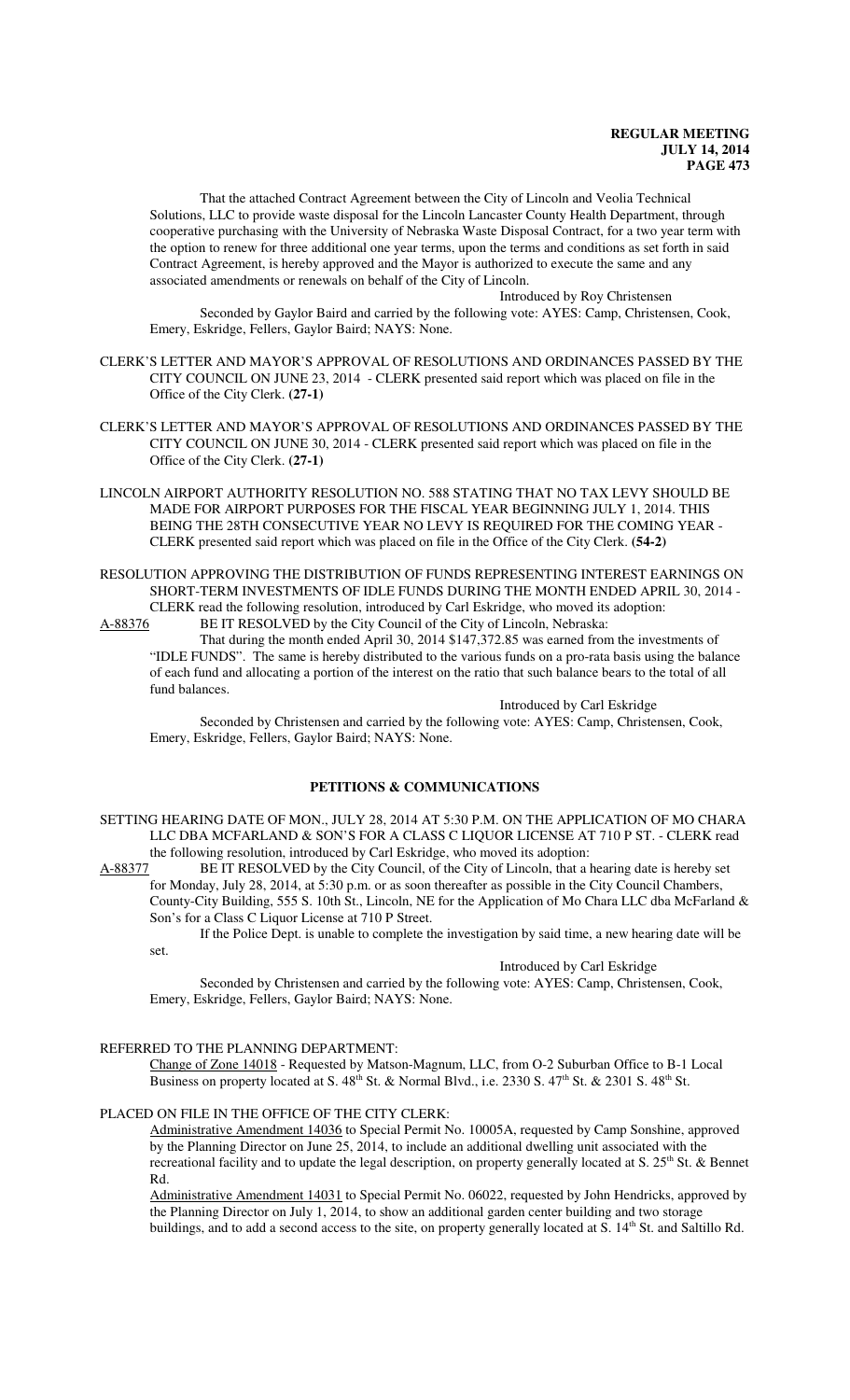#### **LIQUOR RESOLUTIONS**

APPLICATION OF SALT VALLEY SPIRITS LLC DBA SALT VALLEY SPIRITS FOR A CLASS Z LIQUOR LICENSE AT 500 W. SOUTH STREET, SUITE 8 - PRIOR to reading:

CAMP Moved to continue public hearing & action on this Application for 1 week to 7/21/14. Seconded by Eskridge and carried by the following vote: AYES: Camp, Christensen, Cook, Emery, Eskridge, Fellers, Gaylor Baird; NAYS: None.

MANAGER APPLICATION OF BRIAN C. PODWINSKI FOR SALT VALLEY SPIRITS LLC DBA SALT VALLEY SPIRITS AT 500 W. SOUTH STREET, SUITE 8 - PRIOR to reading:

CAMP Moved to continue public hearing & action on this Application for 1 week to 7/21/14. Seconded by Eskridge and carried by the following vote: AYES: Camp, Christensen, Cook, Emery, Eskridge, Fellers, Gaylor Baird; NAYS: None.

APPLICATION OF ZIPLINE BREWING CO. FOR A CLASS AB AND K LIQUOR LICENSE AT 2100 MAGNUM CIRCLE, SUITE 1 - CLERK read the following resolution, introduced by Jon Camp, who moved its adoption for approval:

A-88378 BE IT RESOLVED by the City Council of the City of Lincoln, Nebraska:

That after hearing duly had as required by law, consideration of the facts of this application, the Nebraska Liquor Control Act, and the pertinent City ordinances, the City Council recommends that the application of Zipline Brewing Co. for a Class "AB" and "K" liquor license at 2100 Magnum Circle, Suite 1, Lincoln, Nebraska, for the license period ending April 30, 2015, be approved with the condition that:

1. All employees must possess a valid Responsible Beverage Server/Seller Permit as required by Section 5.04.124 of the Lincoln Municipal Code.

2. The premises must comply in every respect with all city and state regulations. The City Clerk is directed to transmit a copy of this resolution to the Nebraska Liquor Control Commission.

Introduced by Jon Camp

Seconded by Christensen and carried by the following vote: AYES: Camp, Christensen, Cook, Emery, Eskridge, Fellers, Gaylor Baird; NAYS: None.

MANAGER APPLICATION OF MARCUS A. POWERS FOR ZIPLINE BREWING CO. AT 2100 MAGNUM CIRCLE, SUITE 1 - CLERK read the following resolution, introduced by Carl Eskridge, who moved its adoption for approval:

A-88379 WHEREAS, Zipline Brewing Co. located at 2100 Magnum Circle, Suite 1, Lincoln, Nebraska has been approved for a Retail Class "AB" and "K" liquor license, and now requests that Marcus A. Powers be named manager;

WHEREAS, Marcus A. Powers appears to be a fit and proper person to manage said business. NOW, THEREFORE, BE IT RESOLVED by the City Council of the City of Lincoln, Nebraska: That after hearing duly had as required by law, consideration of the facts of this application, the Nebraska Liquor Control Act, and the pertinent City ordinances, the City Council recommends that Marcus A. Powers be approved as manager of this business for said licensee. The City Clerk is directed to transmit a copy of this resolution to the Nebraska Liquor Control Commission.

Introduced by Jon Camp

Seconded by Christensen and carried by the following vote: AYES: Camp, Christensen, Cook, Emery, Eskridge, Fellers, Gaylor Baird; NAYS: None.

## APPLICATION OF ALDI, INC. DBA ALDI #27 FOR A CLASS D LIQUOR LICENSE AT 8701 S. 28TH ST. - CLERK read the following resolution, introduced by Carl Eskridge, who moved its adoption for approval:

A-88380 BE IT RESOLVED by the City Council of the City of Lincoln, Nebraska:

That after hearing duly had as required by law, consideration of the facts of this application, the Nebraska Liquor Control Act, and the pertinent City ordinances, the City Council recommends that the application of ALDI, Inc. dba ALDI #27 for a Class "D" liquor license at 8701 South 28th Street, Lincoln, Nebraska, for the license period ending April 30, 2015, be approved with the condition that:

1. Applicant must successfully complete the responsible beverage server training course required by Section 5.04.035 of the Lincoln Municipal Code within 30 days of approval of this resolution.

2. All employees must possess a valid Responsible Beverage Server/Seller Permit as required by Section 5.04.124 of the Lincoln Municipal Code.

3. The premises must comply in every respect with all city and state regulations.

The City Clerk is directed to transmit a copy of this resolution to the Nebraska Liquor Control Commission.

#### Introduced by Jon Camp

Seconded by Christensen and carried by the following vote: AYES: Camp, Christensen, Cook, Emery, Eskridge, Fellers, Gaylor Baird; NAYS: None.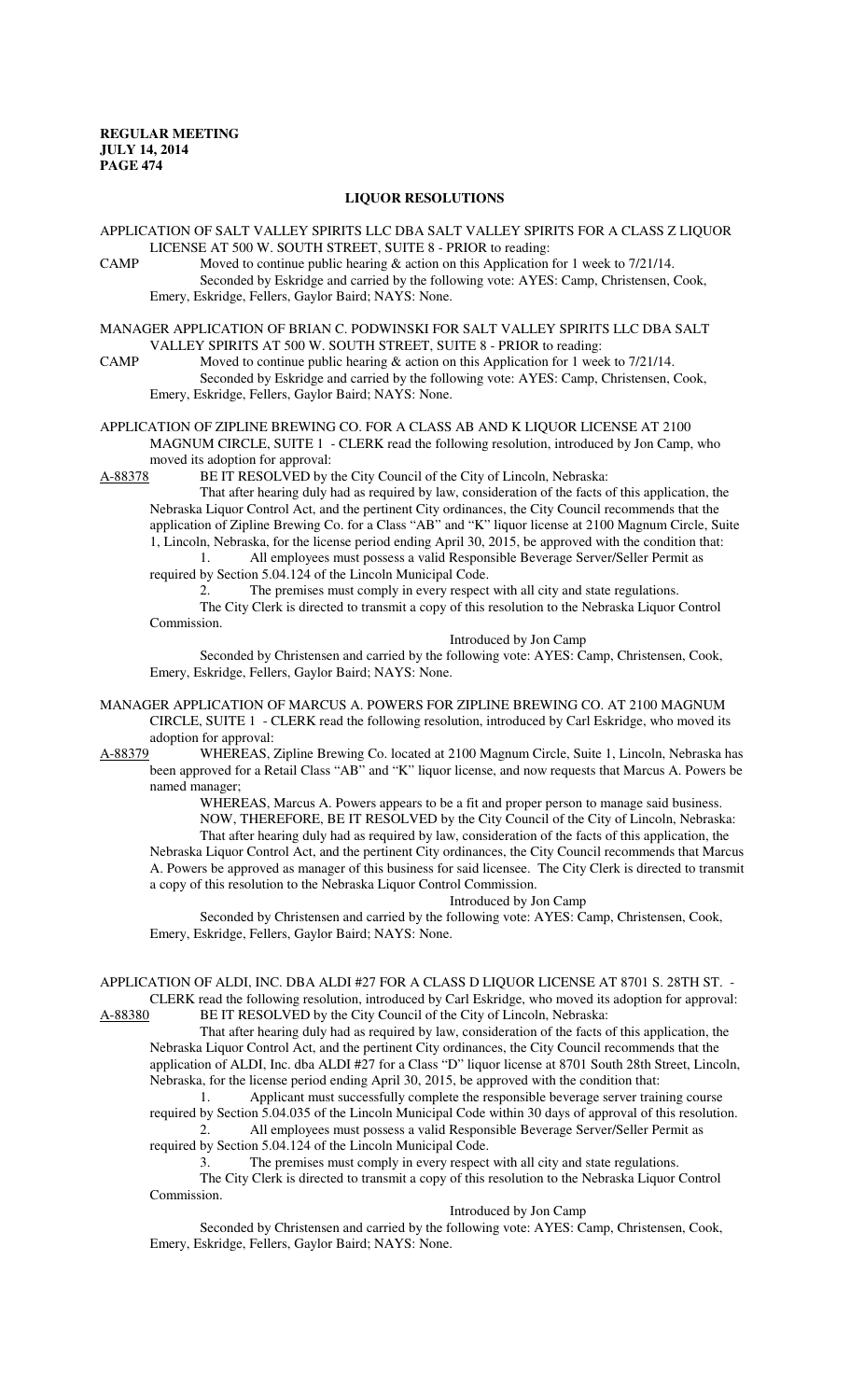MANAGER APPLICATION OF LISA MEIERHOFF FOR ALDI, INC. DBA ALDI #27 AT 8701 S. 28TH ST. - CLERK read the following resolution, introduced by Carl Eskridge, who moved its adoption for approval:

A-88381 WHEREAS, ALDI, Inc. dba ALDI #27 located at 8701 South 28th Street, Lincoln, Nebraska has been approved for a Retail Class "D" liquor license, and now requests that Lisa Meierhoff be named manager;

WHEREAS, Lisa Meierhoff appears to be a fit and proper person to manage said business. NOW, THEREFORE, BE IT RESOLVED by the City Council of the City of Lincoln, Nebraska: That after hearing duly had as required by law, consideration of the facts of this application, the Nebraska Liquor Control Act, and the pertinent City ordinances, the City Council recommends that Lisa Meierhoff be approved as manager of this business for said licensee. The City Clerk is directed to transmit a copy of this resolution to the Nebraska Liquor Control Commission.

Introduced by Jon Camp

Seconded by Christensen and carried by the following vote: AYES: Camp, Christensen, Cook, Emery, Eskridge, Fellers, Gaylor Baird; NAYS: None.

## APPLICATION OF ALDI, INC. DBA ALDI #25 FOR A CLASS D LIQUOR LICENSE AT 8350 O ST. - CLERK read the following resolution, introduced by Carl Eskridge, who moved its adoption for approval:

A-88382 BE IT RESOLVED by the City Council of the City of Lincoln, Nebraska:

That after hearing duly had as required by law, consideration of the facts of this application, the Nebraska Liquor Control Act, and the pertinent City ordinances, the City Council recommends that the application of ALDI, Inc. dba ALDI #25 for a Class "D" liquor license at 8350 O Street, Lincoln, Nebraska, for the license period ending April 30, 2015, be approved with the condition that:

1. Applicant must successfully complete the responsible beverage server training course required by Section 5.04.035 of the Lincoln Municipal Code within 30 days of approval of this resolution. 2. All employees must possess a valid Responsible Beverage Server/Seller Permit as

required by Section 5.04.124 of the Lincoln Municipal Code.

3. The premises must comply in every respect with all city and state regulations. The City Clerk is directed to transmit a copy of this resolution to the Nebraska Liquor Control Commission.

Introduced by Jon Camp

Seconded by Christensen and carried by the following vote: AYES: Camp, Christensen, Cook, Emery, Eskridge, Fellers, Gaylor Baird; NAYS: None.

MANAGER APPLICATION OF LISA MEIERHOFF FOR ALDI, INC. DBA ALDI #25 AT 8350 O ST. - CLERK read the following resolution, introduced by Carl Eskridge, who moved its adoption for approval:

A-88383 WHEREAS, ALDI, Inc. dba ALDI #25 located at 8350 O Street, Lincoln, Nebraska has been approved for a Retail Class "D" liquor license, and now requests that Lisa Meierhoff be named manager; WHEREAS, Lisa Meierhoff appears to be a fit and proper person to manage said business.

NOW, THEREFORE, BE IT RESOLVED by the City Council of the City of Lincoln, Nebraska: That after hearing duly had as required by law, consideration of the facts of this application, the Nebraska Liquor Control Act, and the pertinent City ordinances, the City Council recommends that Lisa Meierhoff be approved as manager of this business for said licensee. The City Clerk is directed to transmit a copy of this resolution to the Nebraska Liquor Control Commission.

Introduced by Jon Camp

Seconded by Christensen and carried by the following vote: AYES: Camp, Christensen, Cook, Emery, Eskridge, Fellers, Gaylor Baird; NAYS: None.

# APPLICATION OF TP LINCOLN, LLC DBA TWIN PEAKS FOR A CLASS I AND K LIQUOR LICENSE AT 800 Q ST. - CLERK read the following resolution, introduced by Carl Eskridge, who moved its adoption for approval:<br>A-88384 BE I

BE IT RESOLVED by the City Council of the City of Lincoln, Nebraska:

That after hearing duly had as required by law, consideration of the facts of this application, the Nebraska Liquor Control Act, and the pertinent City ordinances, the City Council recommends that the application of TP Lincoln, LLC dba Twin Peaks for a Class "I" and "K" liquor license at 800 Q Street, Lincoln, Nebraska, for the license period ending April 30, 2015, be approved with the condition that:

1. The applicant obtains a valid Sidewalk Café permit prior to occupying the outdoor area located on the City of Lincoln right-of-way.

2. Applicant must successfully complete the responsible beverage server training course required by Section 5.04.035 of the Lincoln Municipal Code within 30 days of approval of this resolution. 3. All employees must possess a valid Responsible Beverage Server/Seller Permit as

required by Section 5.04.124 of the Lincoln Municipal Code.

4. The premises must comply in every respect with all city and state regulations.

The City Clerk is directed to transmit a copy of this resolution to the Nebraska Liquor Control Commission.

Introduced by Jon Camp

Seconded by Christensen and carried by the following vote: AYES: Camp, Christensen, Cook, Emery, Eskridge, Fellers, Gaylor Baird; NAYS: None.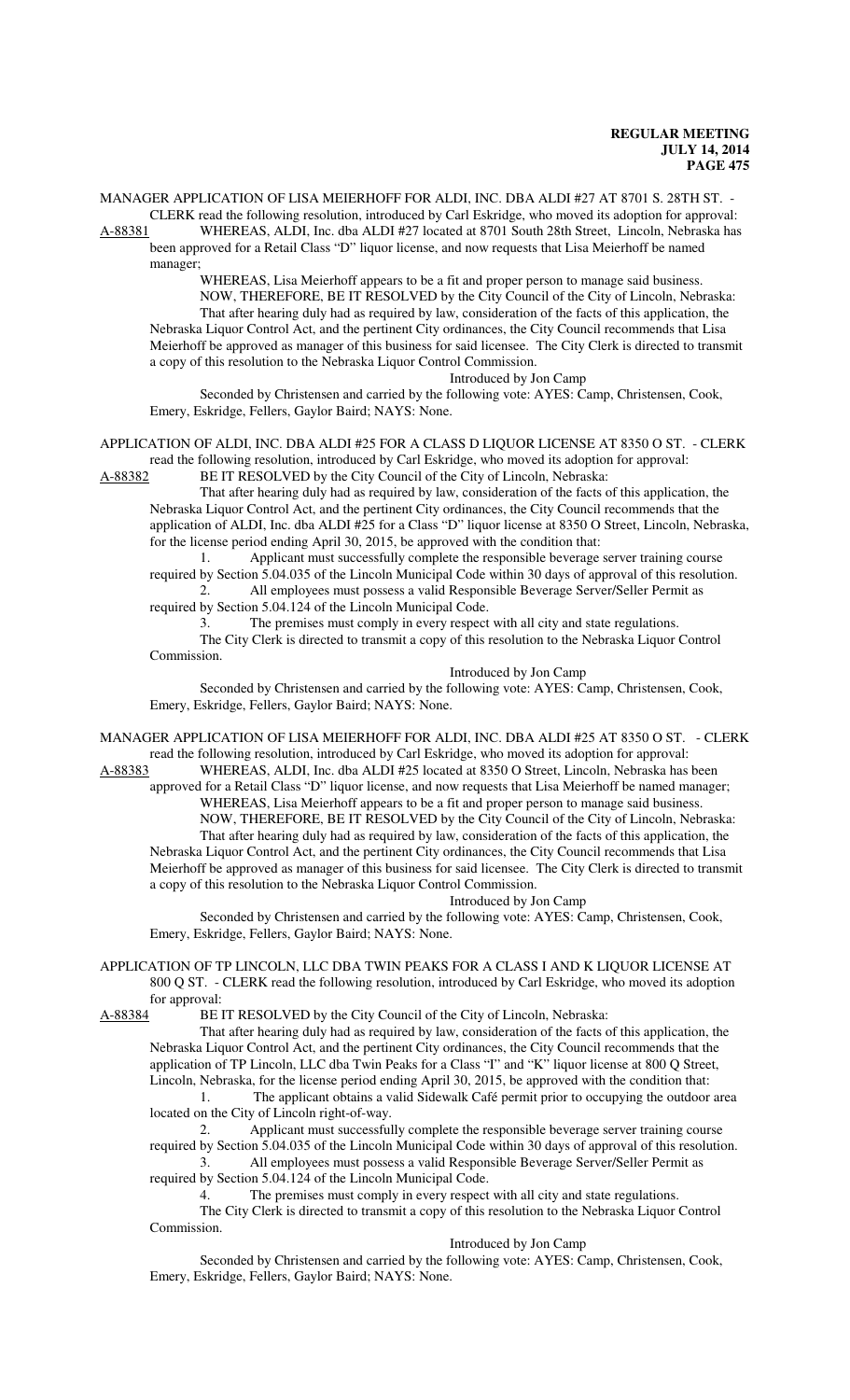MANAGER APPLICATION OF JON G. OLSEN FOR TP LINCOLN, LLC DBA TWIN PEAKS AT 800 Q ST. - CLERK read the following resolution, introduced by Carl Eskridge, who moved its adoption for approval:<br>A-88385 WHEREAS, TP Lincoln, LLC dba Twin Peaks located at 800 O Street, Lincoln, Nebraska has WHEREAS, TP Lincoln, LLC dba Twin Peaks located at 800 Q Street, Lincoln, Nebraska has

been approved for a Retail Class "I" and "K" liquor license, and now requests that Jon G. Olsen be named manager;

WHEREAS, Jon G. Olsen appears to be a fit and proper person to manage said business.

NOW, THEREFORE, BE IT RESOLVED by the City Council of the City of Lincoln, Nebraska: That after hearing duly had as required by law, consideration of the facts of this application, the Nebraska Liquor Control Act, and the pertinent City ordinances, the City Council recommends that Jon G. Olsen be approved as manager of this business for said licensee. The City Clerk is directed to transmit a copy of this resolution to the Nebraska Liquor Control Commission.

Introduced by Jon Camp

Seconded by Christensen and carried by the following vote: AYES: Camp, Christensen, Cook, Emery, Eskridge, Fellers, Gaylor Baird; NAYS: None.

MANAGER APPLICATION OF JOSHUA GILBERT FOR HINKY DINKY SUPERMARKETS, INC. DBA SUN MART #731 AT 2600 S. 48TH STREET, SUITE 8 - CLERK read the following resolution, introduced by Carl Eskridge, who moved its adoption for approval:<br>A-88386 WHEREAS, Hinky Dinky Supermarkets. In

WHEREAS, Hinky Dinky Supermarkets, Inc. dba Sun Mart #731 located at 2600 S. 48th Street, Suite 8, Lincoln, Nebraska has been approved for a Retail Class "D" liquor license, and now requests that Joshua Gilbert be named manager;

WHEREAS, Joshua Gilbert appears to be a fit and proper person to manage said business.

NOW, THEREFORE, BE IT RESOLVED by the City Council of the City of Lincoln, Nebraska: That after hearing duly had as required by law, consideration of the facts of this application, the Nebraska Liquor Control Act, and the pertinent City ordinances, the City Council recommends that Joshua Gilbert be approved as manager of this business for said licensee. The City Clerk is directed to transmit a copy of this resolution to the Nebraska Liquor Control Commission.

Introduced by Jon Camp

Seconded by Christensen and carried by the following vote: AYES: Camp, Christensen, Cook, Emery, Eskridge, Fellers, Gaylor Baird; NAYS: None.

MANAGER APPLICATION OF JOSHUA GILBERT FOR HINKY DINKY SUPERMARKETS, INC. DBA SUN MART #738 AT 2145 SOUTH 17TH STREET - CLERK read the following resolution, introduced by

Carl Eskridge, who moved its adoption for approval:<br>A-88387 WHEREAS, Hinky Dinky Supermarkets, In WHEREAS, Hinky Dinky Supermarkets, Inc. dba Sun Mart #738 located at 2145 South 17<sup>th</sup> Street, Lincoln, Nebraska has been approved for a Retail Class "D" liquor license, and now requests that

copy of this resolution to the Nebraska Liquor Control Commission.

Joshua Gilbert be named manager; WHEREAS, Joshua Gilbert appears to be a fit and proper person to manage said business. NOW, THEREFORE, BE IT RESOLVED by the City Council of the City of Lincoln, Nebraska: That after hearing duly had as required by law, consideration of the facts of this application, the Nebraska Liquor Control Act, and the pertinent City ordinances, the City Council recommends that Joshua Gilbert be approved as manager of this business for said licensee. The City Clerk is directed to transmit a

Introduced by Jon Camp

Seconded by Christensen and carried by the following vote: AYES: Camp, Christensen, Cook, Emery, Eskridge, Fellers, Gaylor Baird; NAYS: None.

APPLICATION OF JAMES ARTHUR VINEYARDS LLC DBA JAV TASTING OUTLET/FROM NEBRASKA GIFT SHOP TO EXPAND ITS EXISTING CLASS YC LIQUOR LICENSE AT 803 Q STREET TO INCLUDE AN IRREGULAR SHAPED OUTDOOR AREA MEASURING APPROXIMATELY 80 FEET BY 12 FEET BY 18 FEET - CLERK read the following resolution, introduced by Carl Eskridge, who moved its adoption for approval:

A-88388 That after hearing duly had as required by law, consideration of the facts of this application, the Nebraska Liquor Control Act, and the pertinent City ordinances, the City Council recommends that the application of application of James Arthur Vineyards LLC dba JAV Tasting Outlet/From Nebraska Gift Shop to expand its licensed premises for an irregular shaped outdoor area measuring approximately 80 feet by 12 feet by 18 feet at 803 Q Street, for a new licensed area described as the northwest corner of the main floor of a two story building approximately 54 feet by 57 feet with connecting washroom, bathrooms, storage room and center basement area including an irregular shaped outdoor area measuring approximately 80 feet by 12 feet by 18 feet, be approved with the condition that the premises complies in every respect with all City and State regulations, specifically the Smoking Regulation Act and the Nebraska Clean Indoor Air Act.

BE IT FURTHER RESOLVED that the City Clerk is directed to transmit a copy of this resolution to the Nebraska Liquor Control Commission.

Introduced by Jon Camp

Seconded by Christensen and carried by the following vote: AYES: Camp, Christensen, Cook, Emery, Eskridge, Fellers, Gaylor Baird; NAYS: None.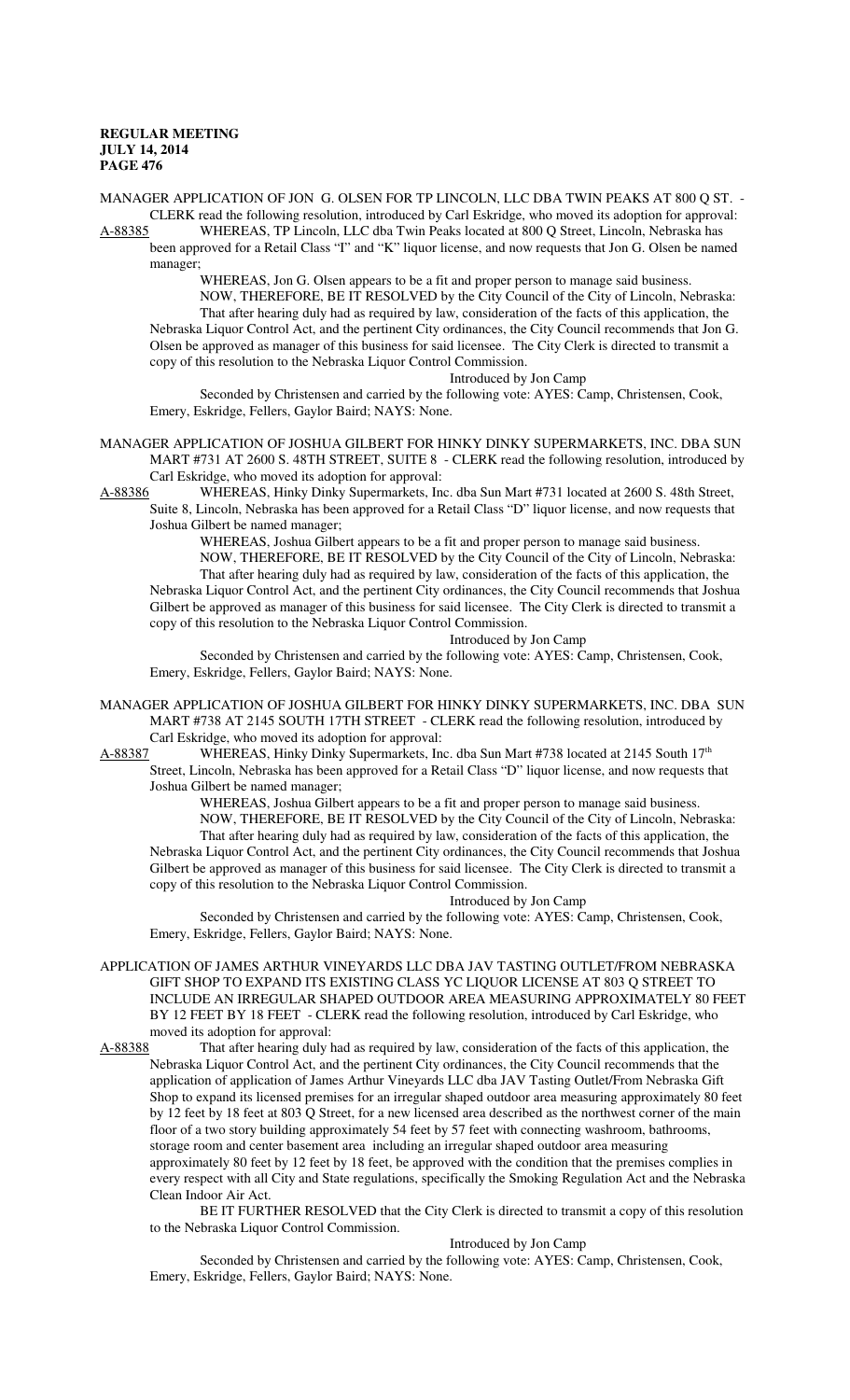APPLICATION OF GNS CORP. DBA CAPPY'S FOR A SPECIAL DESIGNATED LICENSE TO COVER AN AREA MEASURING APPROXIMATELY 175 FEET BY 155 FEET AT LINCOLN RACQUET CLUB, 5300 OLD CHENEY ROAD ON JULY 18, 2014 FROM 6:00 P.M. TO 12:00 A.M. - CLERK read the

following resolution, introduced by Carl Eskridge, who moved its adoption for approval:<br>A-88389 BE IT RESOLVED by the City Council of the City of Lincoln, Nebraska: BE IT RESOLVED by the City Council of the City of Lincoln, Nebraska:

That after hearing duly had as required by law, consideration of the facts of this application, the Nebraska Liquor Control Act, and the pertinent City ordinances, the City Council recommends that the application of GNS Corp. dba Cappy's for a special designated license to cover an area measuring approximately 175 feet by 155 feet at Lincoln Racquet Club, 5300 Old Cheney Road, Lincoln, Nebraska, on July 18, 2014, between the hours of 6:00 p.m. and 12:00 a.m., be approved with the condition that the premises complies in every respect with all City and State regulations and with the following requirements:

- 1. Identification to be checked, wristbands required on all parties wishing to consume alcohol.
- 2. Adequate security shall be provided for the event.
- 3. The area requested for the permit shall be separated from the public by a fence or other means.
- 4. Responsible alcohol service practices shall be followed.

BE IT FURTHER RESOLVED the City Clerk is directed to transmit a copy of this resolution to the Nebraska Liquor Control Commission.

## Introduced by Jon Camp

Seconded by Christensen and carried by the following vote: AYES: Camp, Christensen, Cook, Emery, Eskridge, Fellers, Gaylor Baird; NAYS: None.

APPLICATION OF LINCOLN CHILDREN'S ZOO FOR A SPECIAL DESIGNATED LIQUOR LICENSE TO COVER AN AREA MEASURING APPROXIMATELY 1500 FT. BY 400 FT. IN ZOOVILLE SQUARE IN THE LINCOLN CHILDREN'S ZOO, 1222 S. 27TH STREET ON JULY 19, 2014 FROM 5:30 P.M. TO 12:00 A.M. - CLERK read the following resolution, introduced by Carl Eskridge, who moved its adoption for approval:<br>A-88390 BE IT RESOI

BE IT RESOLVED by the City Council of the City of Lincoln, Nebraska:

That after hearing duly had as required by law, consideration of the facts of this application, the Nebraska Liquor Control Act, and the pertinent City ordinances, the City Council recommends that the application of Lincoln Children's Zoo for a special designated license to cover an area measuring approximately 1500 feet by 400 feet in Zooville Square in the Lincoln Children's Zoo, 1222 S. 27th Street, Lincoln, Nebraska, on July 19, 2014, between the hours of 5:30 p.m. and 12:00 a.m., be approved with the condition that the premises complies in every respect with all City and State regulations and with the following requirements:

- 1. Identification to be checked, wristbands required on all parties wishing to consume alcohol.
- 2. Adequate security shall be provided for the event.
- 3. The area requested for the permit shall be separated from the public by a fence or other means.
- Responsible alcohol service practices shall be followed.

BE IT FURTHER RESOLVED the City Clerk is directed to transmit a copy of this resolution to the Nebraska Liquor Control Commission.

#### Introduced by Jon Camp

Seconded by Christensen and carried by the following vote: AYES: Camp, Christensen, Cook, Emery, Eskridge, Fellers, Gaylor Baird; NAYS: None.

APPLICATION OF OLD FEDERAL PLACE LLC DBA GRAND MANSE FOR A SPECIAL DESIGNATED LICENSE FOR AN AREA MEASURING 178 FEET BY 137 FEET AT 129 NORTH 10TH STREET ON AUGUST 14, 2014 FROM 8:00 A.M. TO 2:00 A.M. - CLERK read the following resolution, introduced by Carl Eskridge, who moved its adoption for approval:<br>A-88391 BE IT RESOLVED by the City Council of the

BE IT RESOLVED by the City Council of the City of Lincoln, Nebraska:

That after hearing duly had as required by law, consideration of the facts of this application, the Nebraska Liquor Control Act, and the pertinent City ordinances, the City Council recommends that the application of Old Federal Place LLC dba Grand Manse for a special designated license to cover an area measuring approximately 178 feet by 137 feet at 129 North 10th Street, Lincoln, Nebraska, on August 14, 2014 between the hours of 8:00 a.m. and 2:00 a.m., be approved with the condition that the premises complies in every respect with all City and State regulations and with the following requirements:

- 1. Identification to be checked, wristbands required on all parties wishing to consume alcohol.
- 2. Adequate security shall be provided for the event.<br>3 The area requested for the permit shall be separate
- The area requested for the permit shall be separated from the public by a fence or other means.
- 4. Responsible alcohol service practices shall be followed.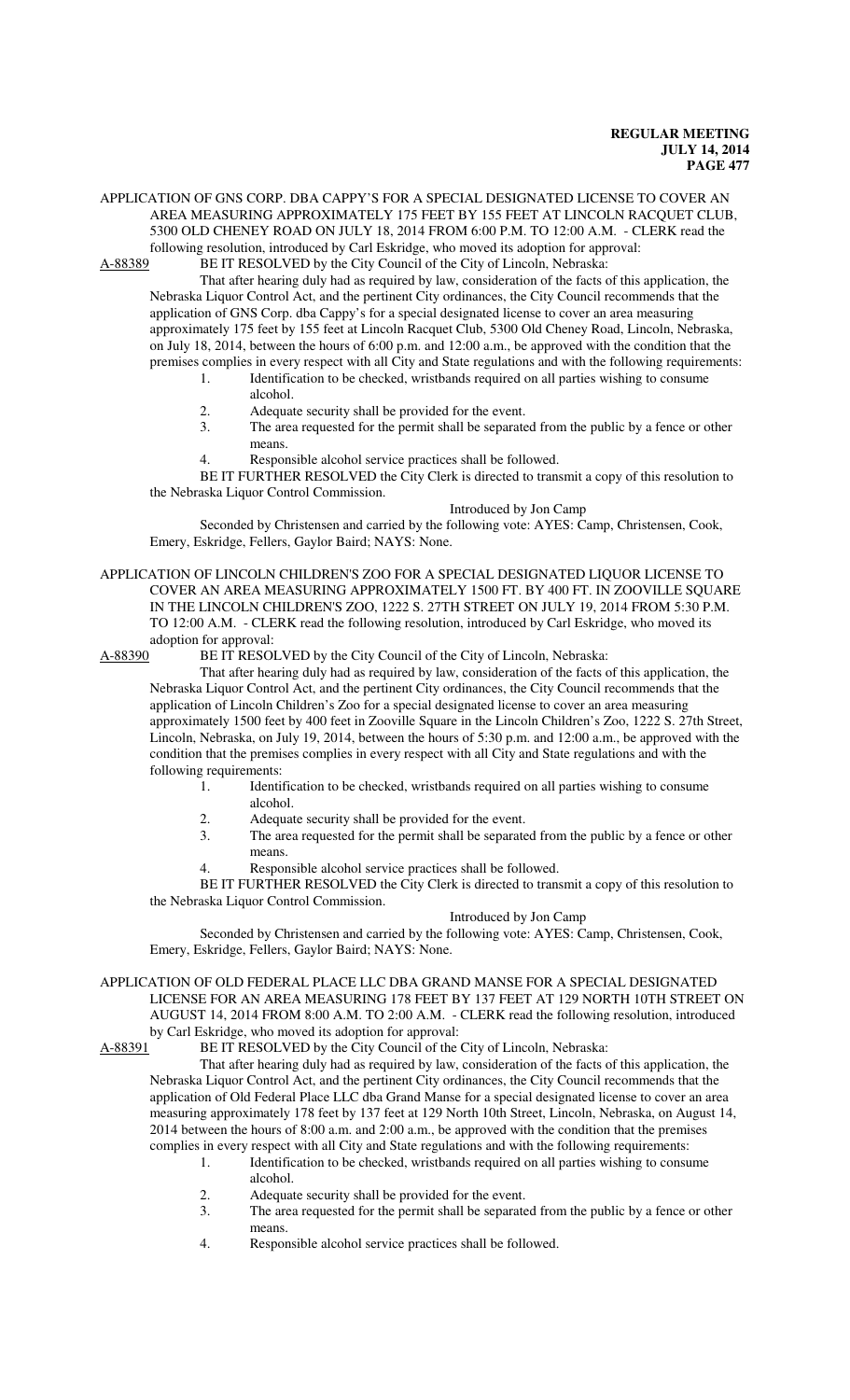## 5. Any food sold shall be provided by a licensed and inspected establishment.

Introduced by Jon Camp

Seconded by Christensen and carried by the following vote: AYES: Camp, Christensen, Cook, Emery, Eskridge, Fellers, Gaylor Baird; NAYS: None.

APPLICATION OF OLD FEDERAL PLACE LLC DBA GRAND MANSE FOR A SPECIAL DESIGNATED LICENSE FOR AN AREA MEASURING 28 FEET BY 260 FEET AT 129 NORTH 10TH STREET ON AUGUST 30, SEPTEMBER 6, SEPTEMBER 20, SEPTEMBER 27, OCTOBER 25, NOVEMBER 1, AND NOVEMBER 22, 2014 FROM 8:00 A.M. TO 2:00 A.M. - CLERK read the following resolution, introduced by Carl Eskridge, who moved its adoption for approval:<br>A-88392 BE IT RESOLVED by the City Council of the City of Line

BE IT RESOLVED by the City Council of the City of Lincoln, Nebraska:

That after hearing duly had as required by law, consideration of the facts of this application, the Nebraska Liquor Control Act, and the pertinent City ordinances, the City Council recommends that the application of Old Federal Place LLC dba Grand Manse for a special designated license to cover an area measuring approximately 28 feet by 260 feet at 129 North 10th Street, Lincoln, Nebraska, on August 30, September 6, 20, 27, October 25, November 1, and 22, 2014 between the hours of 8:00 a.m. and 2:00 a.m., be approved with the condition that the premises complies in every respect with all City and State regulations and with the following requirements:

- 1. Identification to be checked, wristbands required on all parties wishing to consume alcohol.
- 2. Adequate security shall be provided for the event.<br>3. The area requested for the permit shall be separate
- 3. The area requested for the permit shall be separated from the public by a six foot fence.<br>4. Responsible alcohol service practices shall be followed.
- 4. Responsible alcohol service practices shall be followed.<br>5. Any food sold shall be provided by a licensed and insper
	- 5. Any food sold shall be provided by a licensed and inspected establishment.

Introduced by Jon Camp

Seconded by Christensen and carried by the following vote: AYES: Camp, Christensen, Cook, Emery, Eskridge, Fellers, Gaylor Baird; NAYS: None.

## APPLICATION OF OLD FEDERAL PLACE LLC DBA GRAND MANSE PAVILION FOR A SPECIAL DESIGNATED LICENSE FOR AN AREA MEASURING 58 FEET BY 77 FEET AT 100 NORTH 9TH STREET ON AUGUST 30, SEPTEMBER 27, OCTOBER 25, AND NOVEMBER 1, 2014 FROM 8:00 A.M. TO 2:00 A.M. - CLERK read the following resolution, introduced by Carl Eskridge, who moved its adoption for approval:

A-88393 BE IT RESOLVED by the City Council of the City of Lincoln, Nebraska:

That after hearing duly had as required by law, consideration of the facts of this application, the Nebraska Liquor Control Act, and the pertinent City ordinances, the City Council recommends that the application of Old Federal Place LLC dba Grand Manse Pavilion for a special designated license to cover an area measuring approximately 58 feet by 77 feet at 100 North 9th Street, Lincoln, Nebraska, on August 30, September 27, October 25, and November 1, 2014 between the hours of 8:00 a.m. and 2:00 a.m., be approved with the condition that the premises complies in every respect with all City and State regulations and with the following requirements:

- 1. Identification to be checked, wristbands required on all parties wishing to consume
	- alcohol.
- 2. Adequate security shall be provided for the event.<br>3. The area requested for the permit shall be separate
- The area requested for the permit shall be separated from the public by a six foot fence.
- 4. Responsible alcohol service practices shall be followed.<br>5. Any food sold shall be provided by a licensed and insper
- 5. Any food sold shall be provided by a licensed and inspected establishment.

Introduced by Jon Camp

Seconded by Christensen and carried by the following vote: AYES: Camp, Christensen, Cook, Emery, Eskridge, Fellers, Gaylor Baird; NAYS: None.

APPLICATION OF LINCOLN PUB GROUP DBA N ZONE FOR A SPECIAL DESIGNATED LICENSE FOR AN AREA MEASURING 80 FEET BY 60 FEET AT 728 AND 728 ½ Q STREET ON AUGUST 30; SEPTEMBER 6, 20, 27; OCTOBER 25; NOVEMBER 1, AND 22, 2014 FROM 8:00 A.M. TO 12:00 A.M. - CLERK read the following resolution, introduced by Carl Eskridge, who moved its adoption for approval:<br>A-88394 B

BE IT RESOLVED by the City Council of the City of Lincoln, Nebraska:

That after hearing duly had as required by law, consideration of the facts of this application, the Nebraska Liquor Control Act, and the pertinent City ordinances, the City Council recommends that the application of Lincoln Pub Group, Inc. dba N Zone for a special designated license to cover an area measuring approximately 80 feet by 60 feet at 728 and 728 ½ Q Street, Lincoln, Nebraska, on August 30, September 6, 20, 27; October 25; November 1, and 22, 2013 between the hours of 8:00 a.m. and 12:00 a.m., be approved with the condition that the premises complies in every respect with all City and State regulations and with the following requirements:

- 1. Identification to be checked, wristbands required on all parties wishing to consume alcohol.
- 2. Adequate security shall be provided for the event.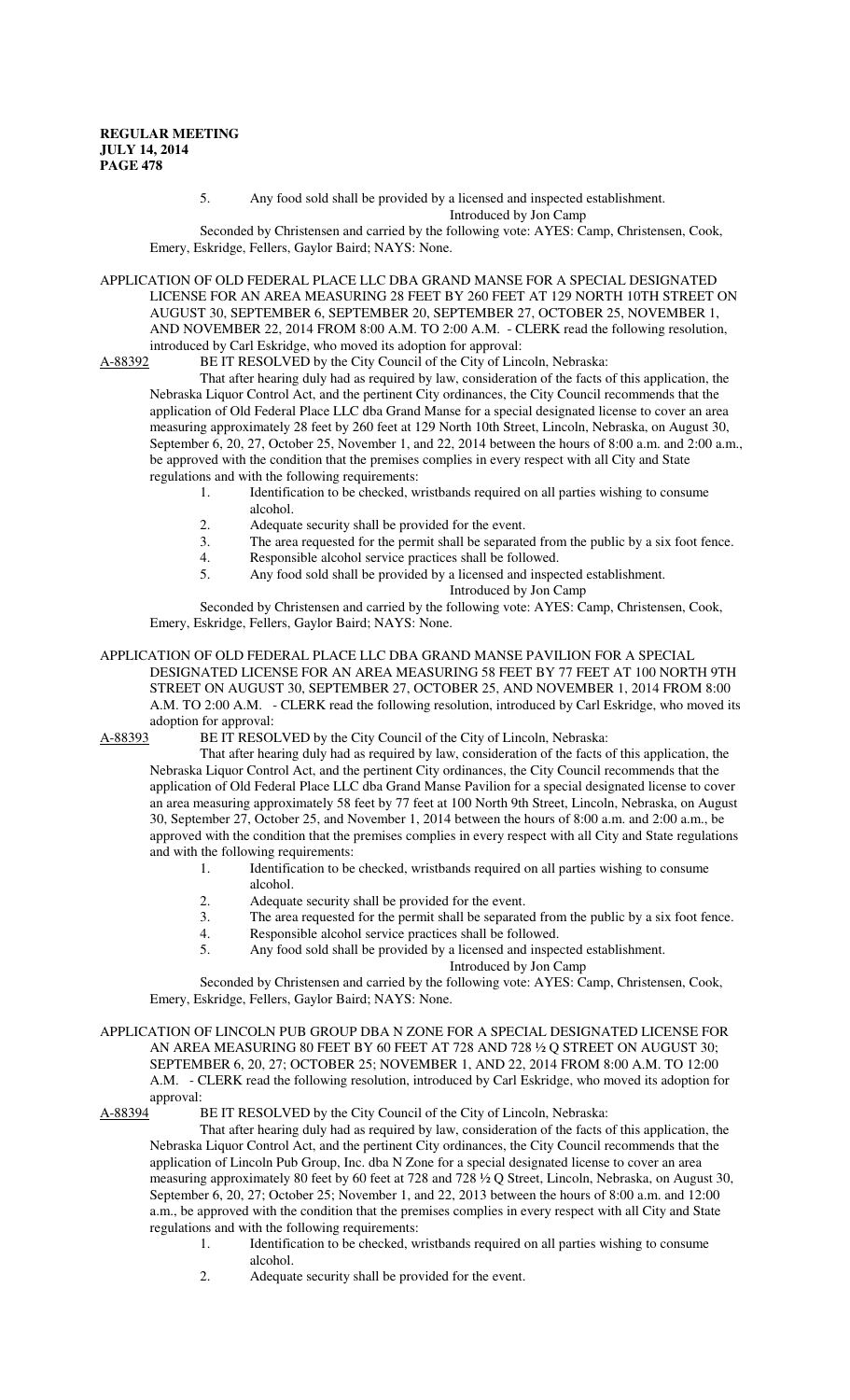- 3. The area requested for the permit shall be separated from the public by a fence or other means.
- 4. Responsible alcohol service practices shall be followed.<br>5. Any food sold shall be provided by a licensed and inspea
- Any food sold shall be provided by a licensed and inspected establishment.

Introduced by Jon Camp

Seconded by Christensen and carried by the following vote: AYES: Camp, Christensen, Cook, Emery, Eskridge, Fellers, Gaylor Baird; NAYS: None.

APPLICATION OF HENRY MAC LLC DBA HENRY'S ON SOUTH FOR A SPECIAL DESIGNATED LICENSE TO COVER AN AREA MEASURING APPROXIMATELY 20 FEET BY 30 FEET AT 2110 WINTHROP ROAD ON AUGUST 30, SEPTEMBER 6, AND 20, 2014 FROM 12:00 P.M. TO 5:00 P.M. - CLERK read the following resolution, introduced by Carl Eskridge, who moved its adoption for approval:<br>A-88395 BE IT RESOLVED by the City Council of the City of Lincoln, Nebraska:

BE IT RESOLVED by the City Council of the City of Lincoln, Nebraska: That after hearing duly had as required by law, consideration of the facts of this application, the Nebraska Liquor Control Act, and the pertinent City ordinances, the City Council recommends that the application of Henry Mac LLC dba Henry's on South for a special designated license to cover an area measuring approximately 20 feet by 30 feet at 2110 Winthrop Road, Lincoln, Nebraska, on August 30, September 6, and 20, 2014, between the hours of 12:00 p.m. and 5:00 p.m., be approved with the condition that the premises complies in every respect with all City and State regulations and with the following requirements:

- 1. Identification to be checked, wristbands required on all parties wishing to consume alcohol.
- 2. Adequate security shall be provided for the event.<br>3. The area requested for the permit shall be separate
- The area requested for the permit shall be separated from the public by a fence or other means.
- Responsible alcohol service practices shall be followed.

BE IT FURTHER RESOLVED the City Clerk is directed to transmit a copy of this resolution to the Nebraska Liquor Control Commission.

Introduced by Jon Camp

Seconded by Christensen and carried by the following vote: AYES: Camp, Christensen, Cook, Emery, Eskridge, Fellers, Gaylor Baird; NAYS: None.

## **ORDINANCES - 2ND READING & RELATED RESOLUTIONS (as required)**

APPROVING THE PCE PHASE 2 REDEVELOPMENT AGREEMENT BETWEEN PCE, INC. AND THE CITY OF LINCOLN RELATING TO THE REDEVELOPMENT OF THE PROPERTIES GENERALLY LOCATED AT 1711, 1735 AND 1801 YOLANDE AVE. FOR CONSTRUCTION OF APPROXIMATELY 87,500 SQUARE FEET OF OFFICE, MANUFACTURING AND WAREHOUSE SPACE. (RELATED ITEMS: 14R-178, 14R-179, 14-78) (ACTION DATE: 7/21/14)

AMENDING THE FY 13/14 CIP TO AUTHORIZE AND APPROPRIATE \$1,426,000 IN TIF FUNDS FOR THE PCE - PHASE 2 PROJECT ON PROPERTY GENERALLY LOCATED AT 1711, 1735 AND 1901 YOLANDE AVE. (RELATED ITEMS: 14R-178, 14R-179, 14-78) (ACTION DATE: 7/21/14)

- AUTHORIZING THE ISSUANCE OF PCE PHASE 2 PROJECT TAX ALLOCATION BONDS IN AN AMOUNT NOT TO EXCEED \$1,250,000. (RELATED ITEMS: 14R-178, 14R-179, 14-78) - CLERK read an ordinance, introduced by Roy Christensen, authorizing and providing for the issuance of City of Lincoln, Nebraska tax allocation bonds, notes or other obligations, in one or more taxable or tax-exempt series, in an aggregate principal amount not to exceed \$1,250,000 for the purpose of (1) paying the costs of acquiring, purchasing, constructing, reconstructing, improving, extending, rehabilitating, installing, equipping, furnishing and completing certain improvements within the PCE Redevelopment Project area, including acquiring any real estate and/or interests in real estate in connection therewith, and (2) paying the costs of issuance thereof; prescribing the form and certain details of the bonds, notes or other obligations; pledging certain tax revenue and other revenue to the payment of the principal of and interest on the bonds, notes or other obligations as the same become due; limiting payment of the bonds, notes or other obligations to such tax revenues; creating and establishing funds and accounts; delegating, authorizing and directing the Finance Director to exercise his independent discretion and judgment in determining and finalizing certain terms and provisions of the bonds, notes or other obligations not specified herein; taking other actions and making other covenants and agreements in connection with the foregoing; and related matters, the second time.
- APPROVING A PROPERTY PURCHASE AND SALE AGREEMENT BETWEEN THE CITY OF LINCOLN AND LINCOLN PUBLIC SCHOOLS TO SELL 25.73 ACRES OF JENSEN PARK PROPERTY FOR A NEW MIDDLE SCHOOL AND YMCA GENERALLY LOCATED AT THE SOUTHEAST CORNER OF 84TH STREET AND YANKEE HILL ROAD - CLERK read an ordinance, introduced by Roy Christensen, authorizing the sale of real property consisting of approximately 25.73 acres in Jensen Park at the southeast corner of 84<sup>th</sup> Street and Yankee Hill Road, Lincoln, Lancaster County, Nebraska, the second time.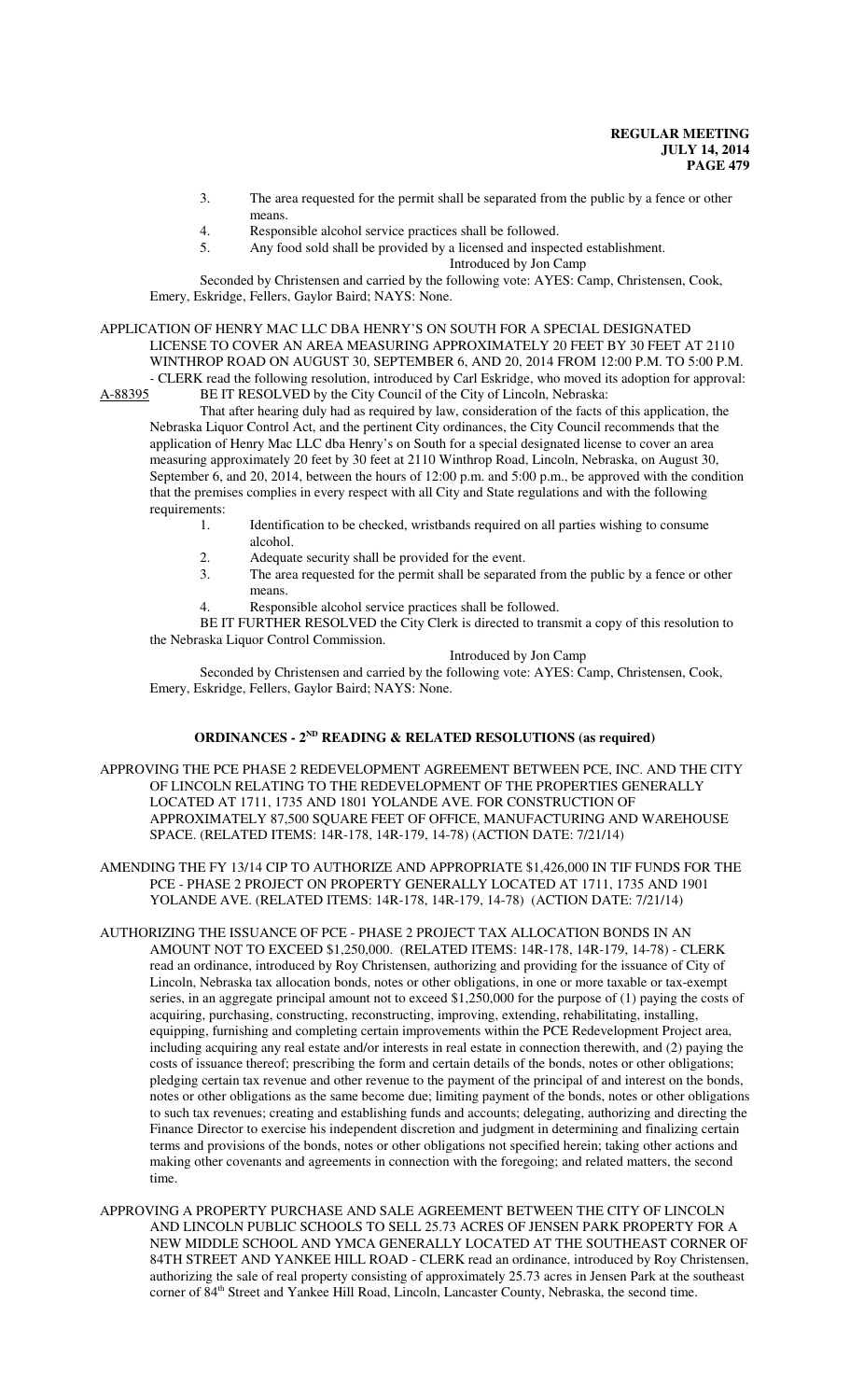APPROVING A CONDUIT SYSTEM LEASE AGREEMENT BETWEEN THE CITY OF LINCOLN AND UNITE PRIVATE NETWORKS LLC FOR THE USE OF SPACE IN THE CITY'S UNDERGROUND CONDUIT GENERALLY LOCATED AT 8TH AND R STREETS FOR A FIVE YEAR TERM - CLERK read an ordinance, introduced by Roy Christensen, accepting and approving a Conduit Lease Agreement between the City of Lincoln and Unite Private Networks LLC for the use of space in the City's underground conduit generally located at  $8<sup>th</sup>$  and R Street for a five year term, the second time.

## **PUBLIC HEARING - RESOLUTIONS**

APPROVING AN INTERLOCAL AGREEMENT BETWEEN THE CITY OF LINCOLN AND LANCASTER COUNTY ON BEHALF OF LANCASTER COUNTY CORRECTIONS COMMUNITY SERVICE PROGRAM TO CONDUCT ROADSIDE LITTER PICKUP ALONG COUNTY ROADS BY INMATES AND TO PROVIDE SUPERVISION OF THE INMATES FOR A TERM OF JULY 1, 2014 THROUGH NO LONGER THAN DECEMBER 31, 2014 - CLERK read the following resolution, introduced by Roy Christensen, who moved its adoption:<br>A-88396 BE IT RESOLVED by the C

BE IT RESOLVED by the City Council of the City of Lincoln, Nebraska:

That the Interlocal Agreement between the City of Lincoln and Lancaster County on behalf of Lancaster County Corrections Community Service Program to conduct roadside litter pickup along county roads by inmates for a term of July 1, 2014 to December 31, 2014, upon the terms and conditions set out in the Agreement which is attached hereto marked as Attachment "A", is hereby approved and the Mayor is authorized to execute the same on behalf of the City of Lincoln.

The City Clerk is directed to transmit an executed copy of the Agreement to Judy Halstead, Director of the Lincoln-Lancaster County Health Department, and to the Clerk of Lancaster County. Introduced by Roy Christensen

Seconded by Christensen and carried by the following vote: AYES: Camp, Christensen, Cook, Emery, Eskridge, Fellers, Gaylor Baird; NAYS: None.

## **ORDINANCES - 3RD READING & RELATED RESOLUTIONS (as required)**

- APPROVING A REAL ESTATE SALES AGREEMENT FOR THE SALE OF APPROXIMATELY 9.37 ACRES OF SURPLUS PROPERTY GENERALLY LOCATED AT 2201 S. 84TH STREET TO THE LINCOLN HOUSING AUTHORITY. (RELATED ITEMS: 14-66, 14-65, 14-67, 14R-161);
- CHANGE OF ZONE 14012 APPLICATION OF THE LINCOLN HOUSING AUTHORITY FOR A CHANGE OF ZONE FROM R-1 RESIDENTIAL DISTRICT AND P PUBLIC USE DISTRICT TO R-3 RESIDENTIAL DISTRICT AND FROM R-1 RESIDENTIAL DISTRICT TO P PUBLIC USE DISTRICT ON PROPERTY GENERALLY LOCATED AT SOUTH 84TH STREET AND SOUTH STREET. (RELATED ITEMS: 14-66, 14-65, 14-67, 14R-161);
- SPECIAL PERMIT 14009 APPLICATION OF LINCOLN HOUSING AUTHORITY TO DEVELOP THE LINCOLN HOUSING AUTHORITY 84TH STREET SITE COMMUNITY UNIT PLAN FOR 72 DWELLING UNITS, WITH A REQUESTED WAIVER TO ALLOW MORE THAN 40 DWELLING UNITS ON A DEAD END STREET, ON PROPERTY GENERALLY LOCATED AT SOUTH 84TH STREET AND SOUTH STREET. (RELATED ITEMS: 14-66, 14-65, 14-67, 14R-161) (ACTION DATE 6/23/14) - PRIOR to reading:
- CHRISTENSEN Moved to continue Public Hearing & Action on Bills 14-65, 14-67, & 14R-161 until Aug. 18, 2014.

Seconded by Fellers and carried by the following vote: AYES: Camp, Christensen, Cook, Emery, Eskridge, Fellers, Gaylor Baird; NAYS: None.

ANNEXATION 14003 - AMENDING THE LINCOLN CORPORATE LIMITS MAP BY ANNEXING APPROXIMATELY 34 ACRES GENERALLY LOCATED AT S. 63RD ST. AND YANKEE HILL RD - CLERK read an ordinance, introduced by Jon Camp, annexing and including the below described land as part of the City of Lincoln, Nebraska and amending the Corporate Limits Map attached to and made a part of Ordinance No. 18208, to reflect the extension of the corporate limits boundary of the City of Lincoln, Nebraska established and shown thereon, the third time.

CAMP Moved to pass the ordinance as read.

Seconded by Christensen and carried by the following vote: AYES: Camp, Christensen, Cook, Emery, Eskridge, Fellers, Gaylor Baird; NAYS: None.

The ordinance, being numbered **#20046**, is recorded in Ordinance Book #209, Page .

CHANGE OF ZONE 04075E - AMENDING THE VILLAGE GARDENS PLANNED UNIT DEVELOPMENT BY EXPANDING THE BOUNDARY BY APPROXIMATELY 34 ACRES; FOR A CHANGE OF ZONE FROM AG AGRICULTURAL DISTRICT TO R-3 RESIDENTIAL DISTRICT PUD; FOR A PLANNED UNIT DEVELOPMENT DISTRICT DESIGNATION OF SAID PROPERTY; AND FOR A DEVELOPMENT PLAN WHICH PROPOSES MODIFICATIONS TO THE ZONING ORDINANCE AND LAND SUBDIVISION ORDINANCE TO ALLOW AN ELDERLY AND RETIREMENT HOUSING FACILITY AND AN ADDITIONAL 92 SINGLE-FAMILY DWELLING LOTS ON THE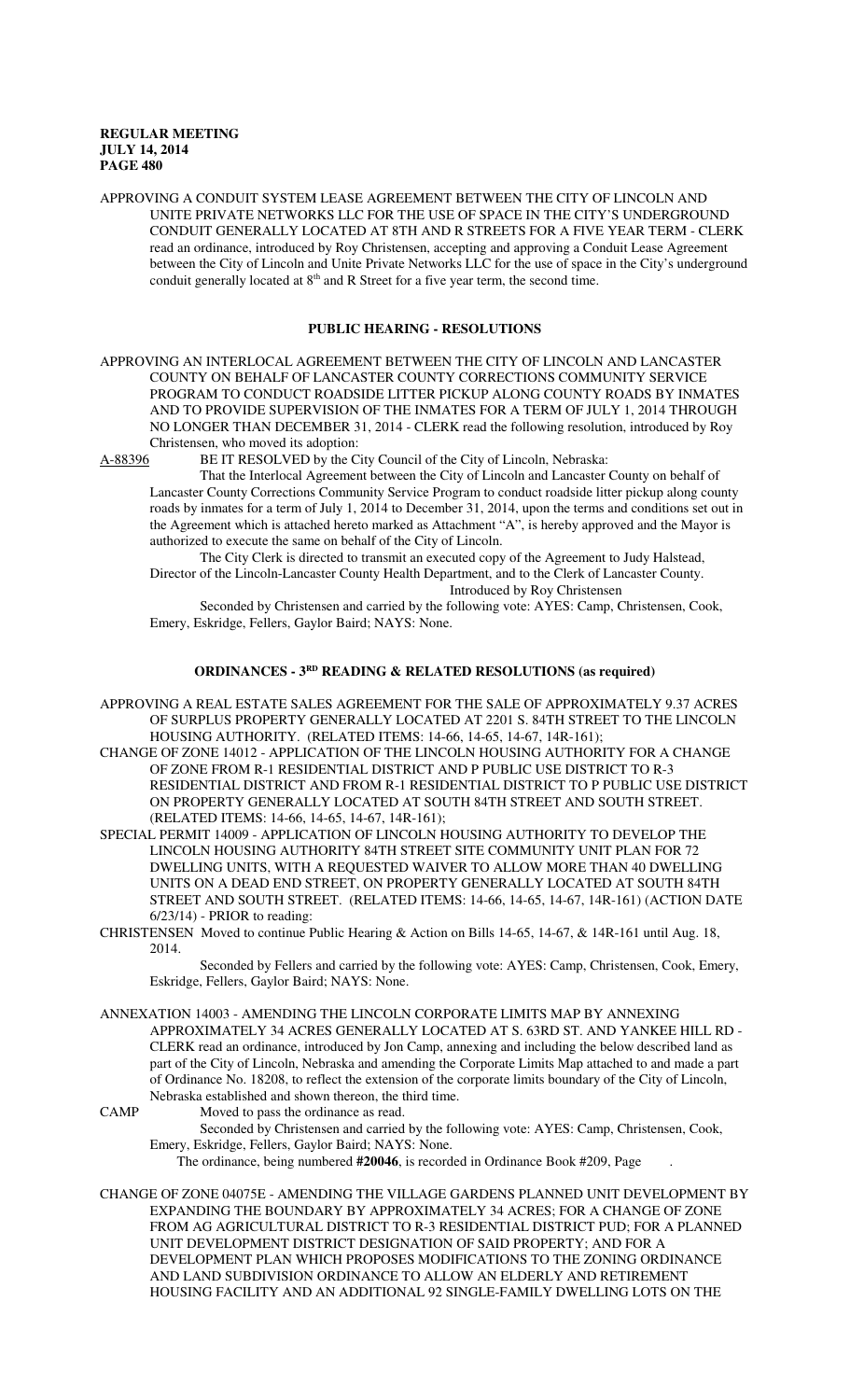UNDERLYING R-3 ZONED AREA, ON PROPERTY GENERALLY LOCATED AT S. 63RD ST. AND YANKEE HILL RD. (RELATED ITEMS: 14-76, 14-77) - CLERK read an ordinance, introduced by Jon Camp, amending the Lincoln Zoning District Maps attached to and made a part of Title 27 of the Lincoln Municipal Code, as provided by Section 27.05.020 of the Lincoln Municipal Code, by changing the boundaries of the districts established and shown thereon, the third time.

CAMP Moved to pass the ordinance as read.

Seconded by Christensen and carried by the following vote: AYES: Camp, Christensen, Cook, Emery, Eskridge, Fellers, Gaylor Baird; NAYS: None.

The ordinance, being numbered **#20047**, is recorded in Ordinance Book #209, Page .

APPROVING A LEASE AGREEMENT BETWEEN THE CITY OF LINCOLN AND LOBO'S CITY MEX, INC. FOR THE LEASE OF PROPERTY GENERALLY LOCATED AT 344 NORTH 27TH STREET FOR A TWO YEAR TERM - PRIOR to reading:

GAYLOR BAIRD Moved to delay action 1 week on Bill 14-75.

Seconded by Fellers and carried by the following vote: AYES: Camp, Christensen, Cook, Emery, Eskridge, Fellers, Gaylor Baird; NAYS: None.

# **ORDINANCES - 1ST READING & RELATED RESOLUTIONS (as required)**

CHANGE OF ZONE 14016 - APPLICATION OF HOOGLAND FOODS FOR A CHANGE OF ZONE FROM O-2 OFFICE DISTRICT TO B-1 BUSINESS DISTRICT ON PROPERTY GENERALLY LOCATED AT NORTH 70TH STREET AND ADAMS STREET - CLERK read an ordinance, introduced by Carl Eskridge, amending the Lincoln Zoning District Maps adopted by reference and made a part ot Title 27 of the Lincoln Municipal Code, pursuant to Section 27.05.020 of the Lincoln Municipal Code, by changing the boundaries of the districts established and shown thereon, the first time.

#### AUTHORIZING THE ISSUANCE OF TAX ALLOCATION BONDS WITH A TOTAL NOT TO EXCEED \$143,897.00 FOR THE CITY OF LINCOLN, KIECHEL ART GALLERY, 1208 O STREET

REDEVELOPMENT PROJECT - CLERK read an ordinance, introduced by Carl Eskridge, authorizing and providing for the issuance of City of Lincoln, Nebraska tax allocation bonds, notes other obligations, in one or more taxable or tax-exempt eries, in an aggregate principal amount not to exceed \$143,897 for the purpose of (1) paying the costs of acquiring, purchasing, constructing, reconstructing, improving, extending, rehabilitating, installing, equipping, furnishing and completing certain improvements within the City's 1208 O Street Redevelopment Project Area, including acquiring any real estate and/or interests in real estate in connection therewith, and (2) paying the costs of issuance thereof; prescribing the form and certain details of the bonds, notes or other obligations; pledging certain tax revenue and other revenue to the payment of the principal of and Interest on the bonds, notes or other obligations as the same become due; limiting payment of the bonds, notes or other obligations to such tax revenues; creating and establishing funds and accounts; delegating, authorizing and directing the finance director to exercise his ndependent discretion and judgment in determining and finalizing certain terms and provisions of the bonds, notes r other obligations not specified herein; taking other actions and making other covenants and agreements in connection with the foregoing; and related matters, the first time.

## **RESOLUTIONS - 1ST READING**

- APPROVING AN AGREEMENT BETWEEN THE CITY OF LINCOLN AND THE LOWER PLATTE SOUTH NATURAL RESOURCES DISTRICT TO TRANSFER THE USE OF TWO WELLS, ASSOCIATED MONITORING WELLS AND A RESERVOIR LOCATED IN THE FORMER ANTELOPE VALLEY WELLFIELD TO LOWER PLATTE SOUTH NATURAL RESOURCES DISTRICT TO BE USED FOR LOW FLOW AUGMENTATION OF ANTELOPE CREEK FOR A TERM OF ONE HUNDRED YEARS.
- APPOINTING JEFF JOHNSON TO THE ELECTRICAL ADVISORY, APPEALS, AND EXAMINING BOARD FOR A TERM EXPIRING JULY 15, 2017.
- APPOINTING SGT. RYAN DALE TO THE CITY PERSONNEL BOARD FOR A TERM EXPIRING JUNE 22, 2019.
- APPROVING A CONTRACT AGREEMENT BETWEEN THE CITY OF LINCOLN AND DICKEY  $\&$ BURHAM, INC. FOR THE ANNUAL REQUIREMENTS FOR SNOW AND ICE REMOVAL FOR THE ASHLAND WATER TREATMENT PLANT, PURSUANT TO QUOTE 4837, FOR A FOUR YEAR TERM.